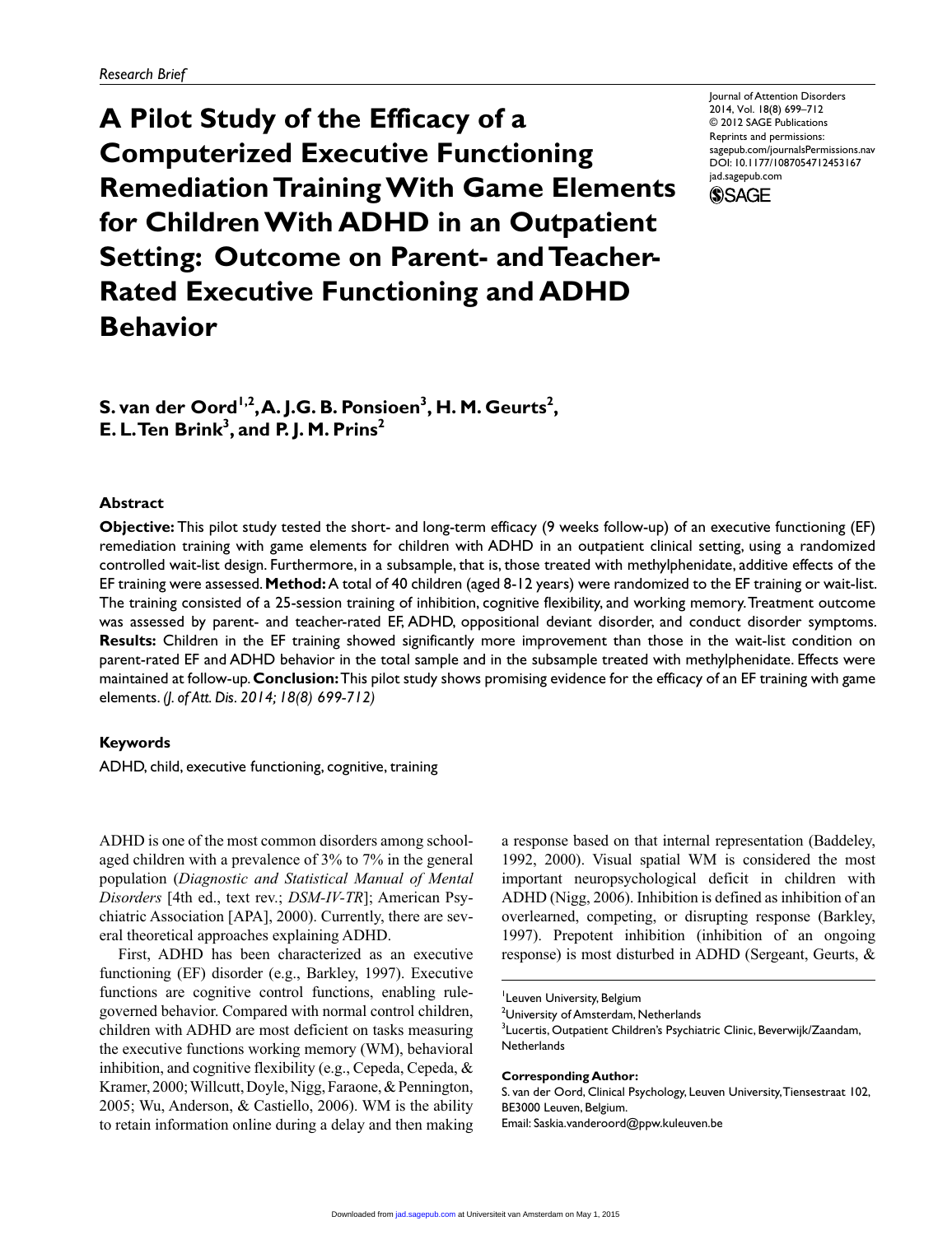Oosterlaan, 2002). Cognitive flexibility is the ability to shift to different thoughts or actions depending on situational demands (Monsell, 2003).

Others, however, typify children with ADHD as primarily having an abnormal sensitivity to reinforcement (Sagvolden, Aase, Zeiner, & Berger, 1998), because children with ADHD react differently to reward and punishment as compared with normal control children (Luman, Oosterlaan, & Sergeant, 2005). Although reinforcement contingencies have a positive impact on the task performance and motivation of children with ADHD and normal controls, this is more pronounced in children with ADHD (Dovis, Van der Oord, Wiers, & Prins, 2012a; Haenlein & Caul, 1987; Luman et al., 2005). High-intensity reinforcement has shown to be effective in improving task performance in ADHD and, compared with normal control children, children with ADHD prefer immediate over delayed reward. When reinforcers are powerful and frequent, the differences in behavior between children with ADHD and controls are expected to be minimal. As reinforcement is highly associated with motivation, research suggests that an unusually low level of effort or intrinsic motivation accounts for the performance deficits in children with ADHD. When tasks are extremely boring, the attention span of children with ADHD will be very limited (Luman et al., 2005). Adding external incentives in a gamelike fashion to a potentially boring task may help children with ADHD optimize their motivational state and normalize their cognitive performance (Dovis et al., 2012a; Geurts, Luman, & Van Meel, 2008).

A feature that may increase children's motivation is adding computer game elements to tasks. Parents, teachers, and clinicians have reported that children with ADHD, when playing a computer game, can sustain attention, concentrate for longer periods, and behave less impulsively (Barkley, 2006). In addition, studies show enhanced cognitive performance on EF tasks due to adding gaming elements to these tasks (Dovis et al., 2012b; Houghton et al., 2004; Lawrence et al., 2002; Prins, Dovis, Ponsioen, Ten Brink, & Van der Oord, 2011). In a recent study, we have found that children with ADHD were more motivated for an EF task (visuospatial WM) with game elements, compared with the same EF task without game elements; the children voluntarily played the task with game elements longer even without adult supervision; furthermore, after only three EF-training sessions, children in the gaming training condition showed a significantly better result on the EF task than children in the nongaming training condition (Prins et al., 2011).

There are several theoretical explanations for this enhanced motivation due to gaming in children with ADHD. Adding game elements to computerized tasks may heighten children's arousal/activation state, which may promote optimal performance (Houghton et al., 2004). In addition, the immediate reward for performance that is provided, and the

fact that the child does not experience a delay of gratification, may lengthen their attention span and may reduce unwanted interfering hyperactive-impulsive behavior (Barkley, 2006; Houghton et al., 2004). Finally, video game play may promote the release of striatal dopamine (Koepp et al., 1998). As the dopamine system is thought to be deficient in ADHD (e.g., Knutson, Fong, Adams, & Hommer, 2001; Knutson, Fong, Bennett, Adams, & Hommer, 2003; Luman, Tripp, & Scheres, 2010), playing computer games may temporarily increase dopaminergic tone, which may in turn temporarily enhance arousal and cognitive control functions (Houghton et al., 2004).

To date, psychosocial treatments (behavioral and/or cognitive behavioral), treatment with stimulants (mostly methylphenidate), and their combination are considered empirically supported for school-age children with ADHD (Van der Oord, Prins, Oosterlaan, & Emmelkamp, 2008). Psychosocial treatments for ADHD focus on the parents, the teacher, and the child, for example, with variants of (cognitive) behavioral therapy. Thus far, cognitive-behavioral treatment of the child has received little empirical support in comparison with medication treatment and behavioral parent and teacher training (Van der Oord et al., 2008). Clearly, there is a need for new effective interventions that focus directly on the child and which specifically focus on improving executive dysfunctioning. There is increasing evidence for the efficacy of training these executive function deficits in children with ADHD (Beck, Hanson, Puffenberger, Benninger, & Benninger, 2010; Holmes, Gathercole, Place, et al., 2009; Karbach & Kray, 2009; Klingberg et al., 2005; Klingberg, Forssberg, & Westerberg, 2002; White & Shah, 2006), in children with poor WM (Holmes, Gathercole, & Dunning, 2009), and in preschoolers without ADHD (Thorell, Lindqvist, Nutley, Bohlin, & Klingberg, 2009).

To date, most evidence has been found for the trainability of WM (Holmes, Gathercole, Dunning, 2009; Holmes, Gathercole, Place, et al., 2009; Klingberg et al., 2002; Klingberg et al., 2005; Thorell et al., 2009). Klingberg and colleagues (2005) showed that in nonmedicated children with ADHD, without comorbidity, a computerized WM training improved not only the trained visuospatial WM but training effects also generalized to other nontrained executive functions, such as verbal WM, response inhibition, and complex reasoning. Furthermore, there was a significant reduction of parent-rated inattention and hyperactivity/ impulsivity symptoms (no effects on teacher ratings). These positive effects at posttest were maintained at 3 months' follow-up. A recent study with a within-group design (Holmes, Gathercole, Place, et al., 2009) showed that in children with ADHD, while medication (methylphenidate) alone significantly improved visuospatial WM, additional training of WM resulted in even more improvement in visuospatial WM and showed improvements in nontrained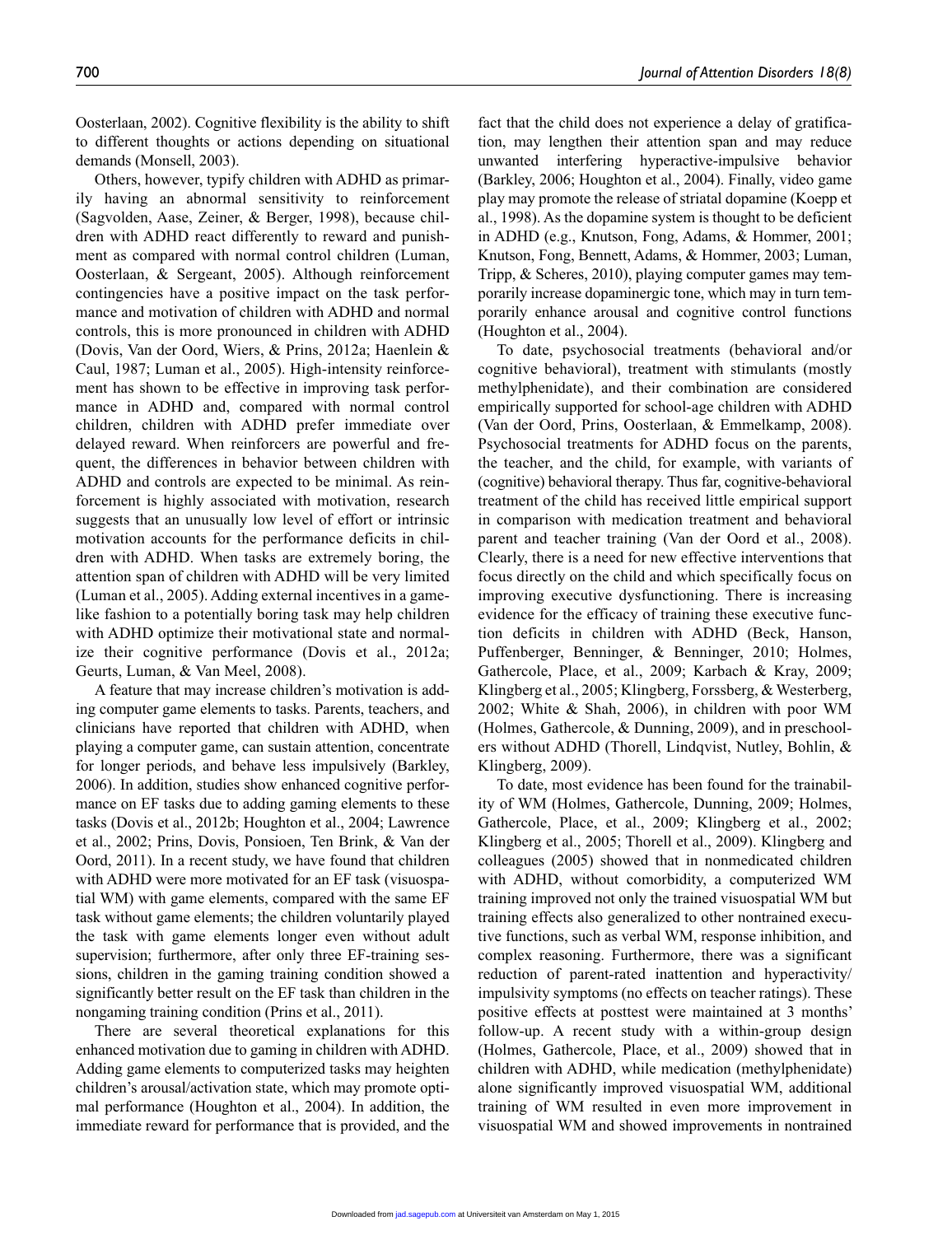executive functions (visuospatial short-term memory, verbal short-term memory, and verbal WM), but effects on ecologically valid ratings of ADHD behavior (parent and teacher ratings) were not assessed. Recently, Beck and colleagues (2010) conducted a wait-list controlled trial of a WM training in children with ADHD and WM problems, including children with comorbid diagnoses and medication. They showed that parental ratings of ADHD and EF improved, but no significant effects on teacher ratings of ADHD behavior were found.

Fewer studies have been conducted on the trainability of inhibition and cognitive flexibility (Karbach & Kray, 2009; Thorell et al., 2009; White & Shah, 2006). Preschool children (without ADHD) trained on inhibition showed a significant improvement on most of the trained tasks, but there was no generalization effect of this training to tasks measuring WM or attention. This may be due to the training task used; within the training task, the level of inhibition was not adapted to the level of the child. This individually adaptable task difficulty has shown to be crucial in improving WM through training (Klingberg, 2010). There is much less known about how to best adapt task difficulty individually in inhibitory control tasks (Thorell et al., 2009).

In the current study, we developed a new way to adapt task difficulty in an inhibitory control task (see the Method section; Dovis, Geurts, et al., 2008) by individually adapting the window of responding for each child, so the time in which can be stopped was individually adapted during the task. A pilot study has shown training effects of this inhibition training in children with ADHD (Dovis, Van der Oord, Wiers, & Prins, 2012b).

In addition, cognitive flexibility possibly can be trained (Karbach & Kray, 2009; White & Shah, 2006). One recent study in a normal sample of children, adolescents, and adults showed transfer of task-switching training to nontrained switching tasks. Moreover, after this task-switching training, children showed improved interference control, and verbal and spatial WM, suggesting generalization of training to other EF (Karbach & Kray, 2009). Adults with ADHD show improved task-switching abilities on trained and nontrained tasks after a task-switching training of two sessions of 30 min only (White & Shah, 2006). To date, however, task-switching training studies in children with ADHD are lacking.

Treatment with methylphenidate is one of the evidencebased treatments for children with ADHD (Van der Oord et al., 2008). In clinical practice, often children are encountered who are treated with methylphenidate, but who still have symptoms and need additional treatment. Most studies on the effectiveness of WM training are conducted with children who do not have a history of methylphenidate use (Klingberg, 2010; Klingberg et al., 2005). There is only one study that evaluated the additive value of WM training next to methylphenidate (Holmes, Gathercole, Place, et al., 2009); this study showed that above the effects of methylphenidate, WM training showed additional effects not only on the improvement of visual spatial WM but also on the improvement of other cognitive functions. Although Beck et al.'s (2010) sample included children on methylphenidate, they did not separately assess the effects of the WM training in the medicated children only.

In the current pilot study, we investigated the effectiveness of a 5- to 6-week intensive EF training embedded in a game world in children with ADHD. The training not only aims to improve WM capacity but also response inhibition and cognitive flexibility by directly training all three cognitive processes (see Method). Outcomes are parent and teacher ratings of EF and ADHD, oppositional deviant disorder (ODD), and conduct disorder (CD) symptoms. We expected our EF training at posttest, compared with a waitlist control condition, to be effective in improving EF and ADHD behavior and effects to be maintained at 9-week follow-up. Exploratively, we also assessed effects of our executive function training in a subsample of the participating children, who were also treated with methylphenidate.

# **Method**

### *Participants*

A total of 56 children, between 8 and 12 years old, were recruited from two outpatient mental health clinics in the Netherlands. All children, who were currently receiving treatment or who had received treatment for ADHD at these outpatient clinics, were sent an information letter about the research project. They were invited to attend an information session and were asked to participate. Inclusion criteria for participation were a *DSM-IV* (4th ed.; APA, 1994) diagnosis of ADHD established with the parent version of the Diagnostic Interview Schedule for Children (DISC-IV; Ferdinand, Van der Ende, & Mesman, 1998; Shaffer, Fisher, Lucas, Dulcan, & Schwab-Stone, 2000; see "Selection Measures"), and an estimated full-scale IQ of 80 or above, as established with a short version of the Dutch Wechsler Intelligence Scale for Children–Revised (WISC-III; Kort et al., 2002). Exclusion criteria were inadequate mastery of the Dutch language by the child or both parents and use of atomoxetine. Before participation, parents gave their written informed consent. Then the selection procedure was conducted (DISC-IV/WISC-III). Shortly before the beginning of the treatment, after the pretest, participants were randomly (using random number generators by person blind to study) assigned to either the wait-list condition or to the active treatment condition. Randomization was stratified on gender and use of medication. During treatment and during the wait-list period, the dose of methylphenidate was kept stable (no change of methylphenidate dose was allowed), and children and parents were not allowed to initiate or participate in other psychosocial treatments.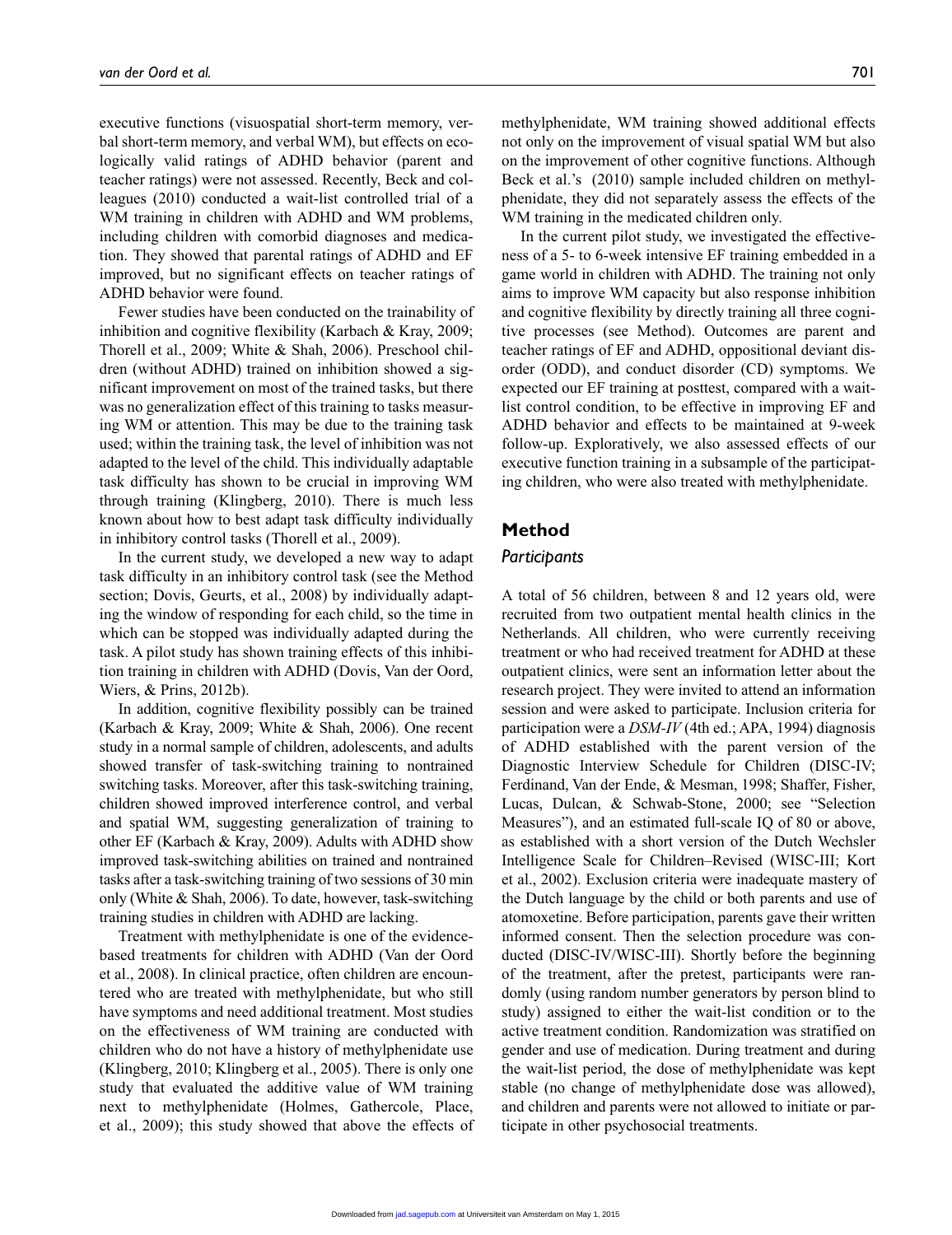# *Selection Measures*

*DISC*. The ADHD, ODD, and CD sections of the DISC-IV parent version was administered by a trained clinical child psychologist. The DISC-IV is a structured diagnostic interview that generates *DSM-IV* diagnoses and has adequate reliability and validity (Ferdinand et al., 1998; Shaffer et al., 2000).

*WISC-III, short version*. Four subtests of the Dutch WISC-III (Kort et al., 2002) were administered: Vocabulary, Block Design, Information, and Picture Completion. In children with ADHD, these subtests correlate highly with full-scale IQ (Furgueson, McGuffin, Greenstein, & Soffer, 1998).

### *Outcome Measures*

*Behavior Rating Inventory of Executive Functioning (BRIEF; Gioia, Isquith, Guy, & Kenworthy, 2000)*. A Dutch parent-rated version of the BRIEF (Smidts & Huizinga, 2009) was used as outcome measure. The 75-item BRIEF assesses executive functions and contains eight subscales: Inhibit, Shift, Emotional Control, Initiate, Working Memory, Plan/Organize, Organization of Materials, and Monitor. The first three scales form the "behavior regulation factor" and the remaining five the "meta-cognition index." In addition, a total score is computed. The BRIEF differentiates between different psychiatric disorders (Gioia, Isquith, Kenworthy, & Barton, 2002), and internal consistency and test–retest reliability are good (Smidts & Huizinga, 2009). For this study, we used the subscales Inhibit, Shift, Working Memory, the Meta-Cognition Index, and the Total Scale as dependent variables.

*Disruptive Behavior Disorder Rating Scale (DBDRS)*. The DBDRS (Pelham, Gnagy, Greenslade, & Milich, 1992) assesses *DSM-IV* disruptive behavior disorder symptoms. The DBDRS consists of 42 items and contains four subscales: Inattention, Hyperactivity/Impulsivity, Oppositional Deviant Disorder, and Conduct Disorder. Parents and teachers rate the child's behavior on a 4-point Likert-type scale ranging from 0 (*not at all*) to 3 (*very much*). Adequate reliability and validity have been reported for the Dutch translation of the DBDRS (alpha range = .88–.94; Oosterlaan et al., 2008). Higher scores indicate more severe symptoms. Dependent variables were scores on the Inattention, Hyperactivity/Impulsivity, ODD, and CD subscales.

### *Treatment*

The intervention is a training of three EFs, visuospatial WM, inhibition, and cognitive flexibility, embedded in a game world (Prins et al., 2010). The game is called "Braingame Brian," named after the main character of the game "Brian." The game consists of 25 training sessions of about 40 min. Each session contains two blocks (of about

15 min) of the three training tasks of WM, inhibition, and cognitive flexibility in a fixed order. The first training task is a WM training task, the second an inhibition training task, and the third a cognitive-flexibility training task. Over a period of 5 weeks, the child trains and plays a total of 25 sessions. Each day of training, the child does not play more than 1 session of 40 min. After each block of training tasks, the difficulty level of the training task is automatically adjusted to the child's level of performance. To enhance motivation, each completed block of training tasks results in an elaboration of the game world or extra powers for the main character Brian, with whom the child plays the game. Before, after, and between training tasks, the child can walk around in the game world. The game world gets more and more elaborate from the first to the last session, and every completed block results in extra powers for Brian. With these extra powers, he can create inventions to help people in his village, resulting in happier village people (the more Brian helps them, the more they smile). Thus, completing sessions does not only result in a more elaborate game world, more powers for Brian, but also in happier people in the village. The child plays the computer game at home. Every week a research assistant visits the child, and watches the child play a session, and answers possible questions about the game. Furthermore, the child keeps a diary of his or her experiences with the game.

*The WM training*. The WM training, embedded in the game world, combines different types of WM training (Dovis, Ponsioen, et al., 2008). It consists of five levels of training: (a) training of short-term memory, (b) training of short-term memory, updating and keeping information online, (c) training of short-term memory and manipulation/ updating, (d) training of short-term memory and keeping information online during a delay, and (e) training of shortterm memory and keeping information online and manipulation of information/updating. Each level is trained for 5 of the 25 sessions.

At each level, the training consists of a  $4 \times 4$  grid of equally sized rectangles (Figure 1—Level 1 training of short-term memory). The rectangles light up in a random sequence. The rectangles light up for 900 ms, and after 500 ms, the next rectangle lights up. After each sequence, there is a 1,000-ms pause, after which the child has to reproduce the sequence by clicking the rectangles that have lit up in the requested sequence with the computer mouse. The child finishes a session if she or he has reproduced the required amount of sequences (Level 1: 68 sequences, Level 2: 52 sequences, Level 3: 62 sequences, Level 4: 62 sequences, Level 5: 62 sequences). During the training, the sequence length is adapted to the child's individual level of performance. If the child has fewer than 50% correct responses, the sequence length is shortened; more than 70% correct responses, the sequence length is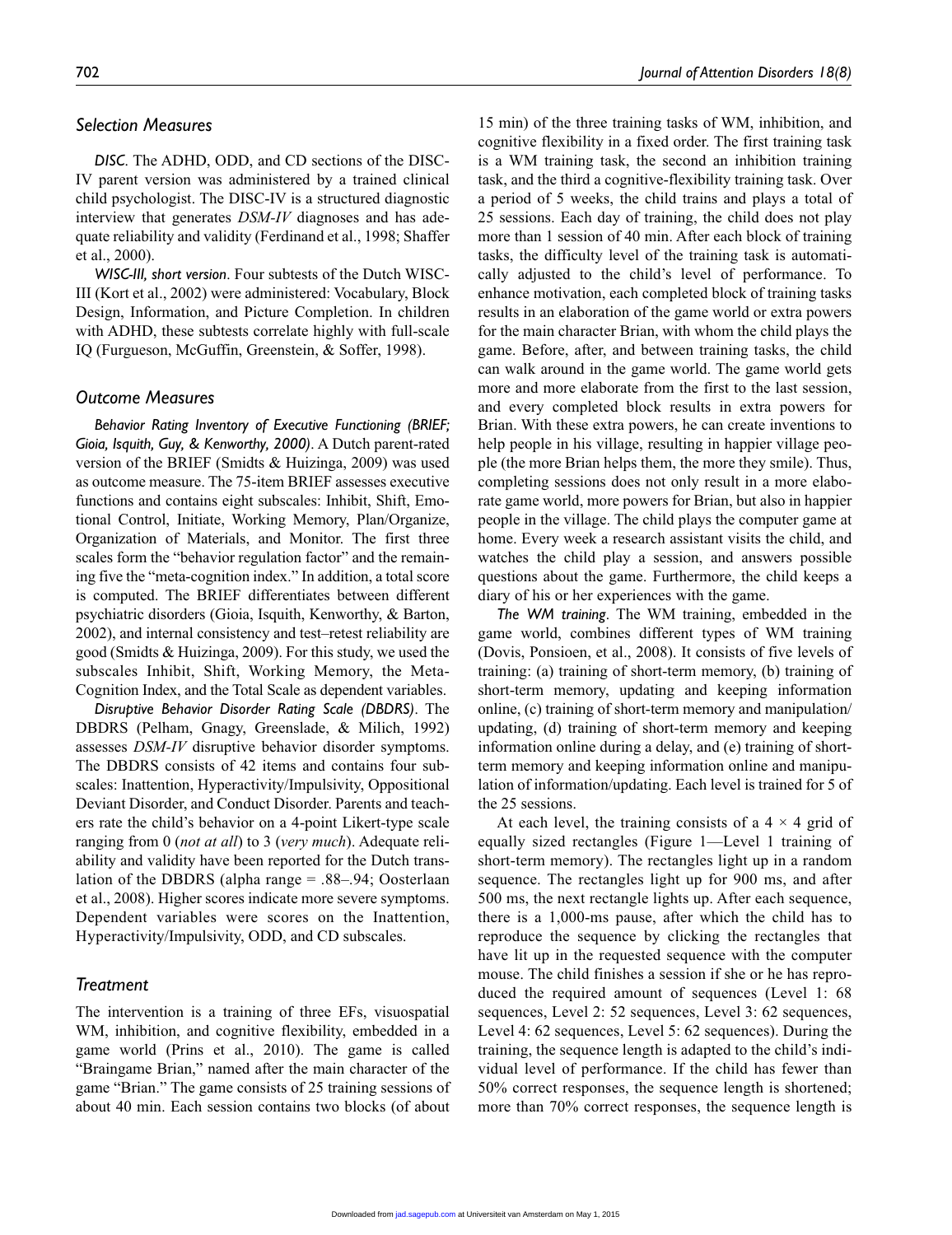

**Figure 1.** The working memory training. Note: Tiles on the right light up in a random sequence; the child has to reproduce the order of the tiles; with every correct reproduced trial, the child sees more of the reward that can be earned in the game (here painting the house of the parents of the main character Brian).





Note: The child has to press the right (*P*) or left (*Q*) key, depending on which half of the inner circle lights up; if the right half lights up blue, the *P* key has to be pressed, if left, the *Q* key (Go-trials). The child arrow (upper half of the machine) goes from the left to the right in the red area; the child has to respond when the arrow hits the green range. However, when the left or right half of the inner circle lights up red, the child has to refrain from responding (Stop-trials).

lengthened and between 50% and 70% correct responses, the sequence length stays the same.

*The inhibition training*. This task was designed to train prepotent response inhibition (Dovis, Geurts, et al., 2008). The task is visually designed as a factory in which the child has to respond as quick and accurately as possible to an arrow on a machine (Figure 2). In the first block of 10 trials (practice block), a blue stimulus lights up on the left or right side of the machine. If the stimulus lights up on the left, the child has to press the left button (*Q* key), and if the stimulus lights up on the right, the child has to press the right button (*P* key). It is not a matter of responding as quickly as possible, but to respond within a certain range; a stimulus at the top of the screen—that is, a bar colored green between 700 and 1,000 ms and red before 700 ms and after 1,000 ms (see Figure 2)—shows the range within which the child has to respond. The trials on which the child has to respond to the left or right within a certain range are the "Go-trials." In the training blocks of 52 trials, the Stop-trials are introduced: 25% of the trials are Stoptrials and 75% are Go-trials. In the Stop-trials, after presentation of the stimulus, a stop-signal is given (a tone, and the stimulus on the machine turns red); the child then has to inhibit his or her ongoing response. The time a child needs to stop his or her response is the Stop Signal Reaction Time; in the present training, the time in which it can be stopped is progressively shortened depending on the performance of the child; the presentation of the stop-signal is automatically adjusted to the level of the child's performance. After two incorrect responses, the stop-signal is presented earlier (25 ms earlier; thus the child has more

time to "stop" his or her response), and after two correct responses, the stop-signal is presented later (25 ms later, that is, less time to "stop").

*The cognitive-flexibility training*. This task was designed (Dovis, Geurts, et al., 2008) to train cognitive flexibility and was based on the training described by Karbach and Kray (2009). The task is also designed as a factory, in which the child has to sort various objects according to the instruction given (Figure 3). The first two blocks of 10 trials are practice blocks. In the first block, the child is instructed to sort objects according to color, and in the second block according to shape (nonswitch trials). In the subsequent blocks, the child has to switch the rule of sorting the parts for 25% of the time, from color to shape, or from shape to color (switch trials); 75% of the time are nonswitch trials. First, a stimulus appears (the parts of the machine; thus a plunger or wheel, colored copper, or silver) on the screen; 600 ms after the appearance of this stimulus, a cue (to sort according to shape or color) appears at the top of the screen, and the child has 1,300 ms to respond (the time the child has to respond is displayed at the bottom of the screen). The interval to respond is adapted to the child's level of performance on the task; thus, after two correct responses, the interval to respond is shortened (with 50 ms); after two incorrect responses, the interval to respond is lengthened (with 50 ms). The switch cost is the time needed for switch trials subtracted from the time needed for nonswitch trials, and the training is intended to reduce the switch cost. If the child has more than 30% errors on switch or nonswitch trials, the child has to replay the test block.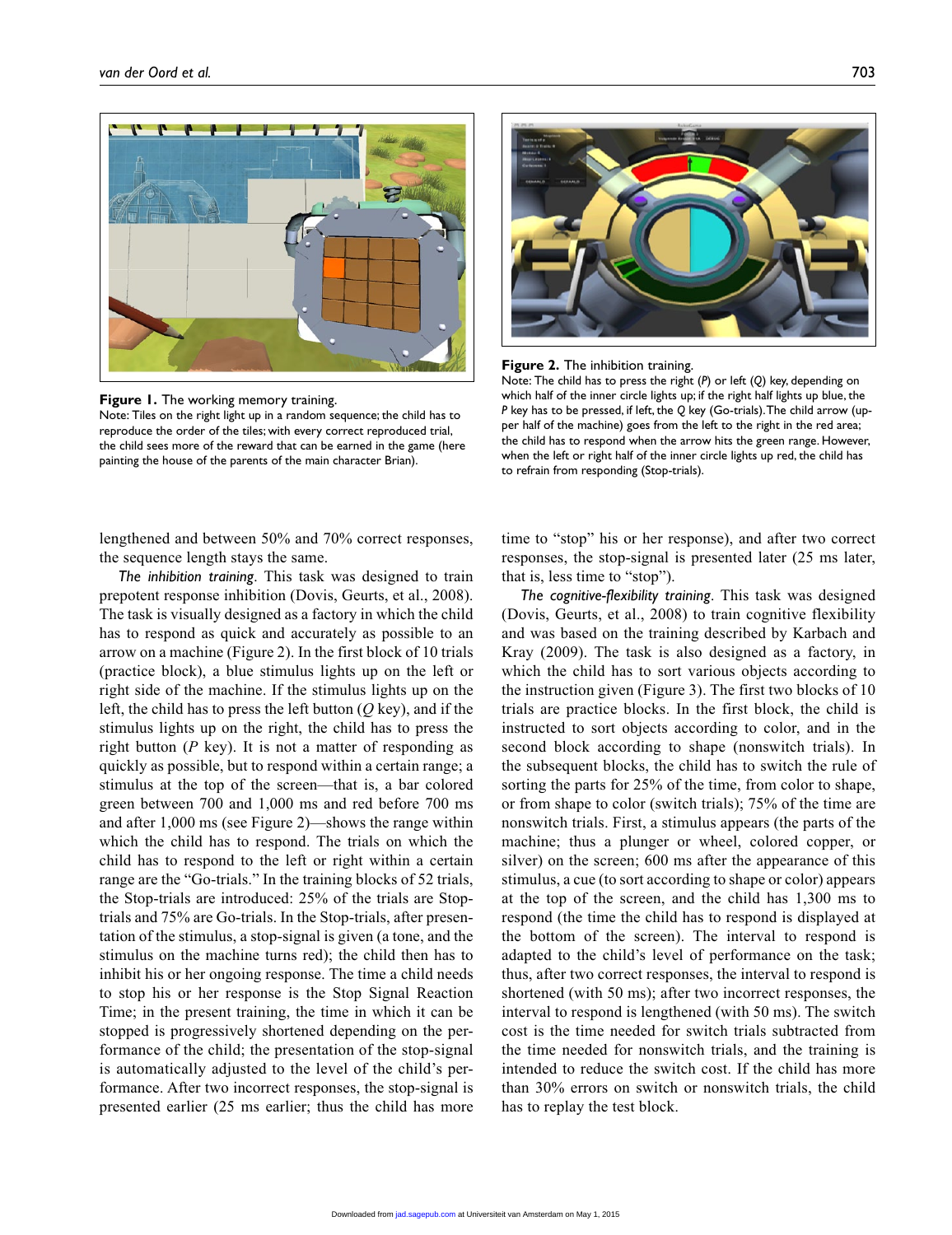704 *Journal of Attention Disorders 18(8)*



**Figure 3.** The cognitive-flexibility training.

Note: The shapes are either plungers or wheels, colored copper or silver. The child has to press the right (*P*) or left (*Q*) key to sort the parts of the machine into either the left (*Q* key) or the right (*P* key) side of the machine, depending on the instruction. The instruction for sorting is displayed in the middle top of the machine (here the child has to sort "color"). The green and yellow rectangles on the bottom of the machine display the time left to sort the parts.

# *Improvement of Inhibition, Cognitive Flexibility, and WM From First to Last Training Sessions*

To validate whether the training actually improved task performance on the designated EF, in a subset of children  $(n = 11)$ , the improvement on training performance from beginning to end of training was assessed. It was tested whether these children improved over time from the start of the training to the end of the training on their level of inhibition ("Stop-index"), cognitive flexibility ("Switchindex"), and WM ("WM-index"). For cognitive flexibility, a "Switch-index" was computed for each child, the percentage of correct switch trials divided by the mean reaction time on the switch trials. For inhibition for each child, a Stop-index was computed, the percentage of correct inhibition responses multiplied by difficulty level (individually adapted) divided by 100. For WM for each child as performance measure, a WM-index was computed (the total amount of sequences of a level divided by the correct amount of sequences of each level). All scores were transformed to *z* scores. For cognitive flexibility and inhibition, the mean performance on Blocks 2, 3, and 4 (start training) was compared to the mean performance on Block 48, 49, and 50 (end training) by paired *t* tests (all 25 EF-training sessions had two blocks of training). As WM had five levels, within each level, the performance of the start of the level (the mean performance of Blocks 2 and 3) was compared with the end of each level (the mean performance of the last two blocks) by paired *t* tests.

Paired *t* tests showed significant improvement from beginning to end of training for both the cognitive

flexibility (*M* begin =  $-1.49$ , *SD* begin = 0.30, *M* end = 1.31, *SD* end = 0.46; *t* (10) = −25.21, *p* < .01) and the inhibition training (*M* begin =  $-1.83$ , *SD* begin = 0.24, *M* end = 0.92, *SD* end = 0.40;  $t(10) = 16.70, p < .01$ ). For the WM training, all levels except for Level 4—due to technical problems—showed significant improvement from the beginning to the end of the level (Level 1: *M* begin = −1.41, *SD* begin = 0.21, *M* end = −0.78, *SD* end = 0.20; *t* (10) = −5.83, *p* < .01; Level 2: *M* begin = 0.87, *SD* begin = 0.30, *M* end = 1.61, *SD* end = 0.42; *t* (10) = −4.61, *p* < .01; Level 3: *M* begin = −1.44, *SD* begin = 0.17, *M* end = −0.48, *SD* end =  $0.31$ ;  $t(10) = -6.90$ ,  $p < .01$ ; Level 4: *M* begin = 0.57, *SD* begin = 0.24, *M* end = 0.62, SD end = 0.28; *t* (10) = −.83, *p* > .01; Level 5: *M* begin = −0.15, *SD* begin = 0.24, *M* end = 0.54, *SD* end = 0.28;  $t(9) = -8.12, p < .01$ .

# *Procedure*

Children who were randomized to treatment were provided with a Macintosh computer at their homes. It was ensured that this computer was placed at a location with limited distractions. Furthermore, to limit distraction during training, children wore headphones, and no contact with the Internet or other software was possible on the computer. The pretest was conducted 1 week before the beginning of treatment: Parents and teachers completed questionnaires assessing behavior of their child, and children were assessed at the outpatient clinic. Participants in both conditions received the posttest after 6 weeks. In case children were randomized to the wait-list condition, after 6 weeks of waiting, they also participated in the treatment. A follow-up was conducted 9 weeks after the game training. The Ethics Committee of the university had approved the study.

A total of 56 children were recruited and 43 met selection criteria; 6 children did not receive a *DSM-IV* diagnosis of ADHD, as established with the DISC-IV, and 7 children had an estimated IQ score below 80, as established with the short version of the WISC-III. Of the remaining 43 children (age  $M = 9.79$ ,  $SD = 1.04$ ), 21 children were randomized to the treatment condition and 22 to the wait-list control condition. With regard to treatment adherence and dosage, every time the child played a session, this date and time was recorded on the database of the computer, and every week this was monitored by the research assistants. In all, 3 children in the experimental condition did not meet the criterion of having completed at least 20 of the 25 training sessions (see Klingberg et al., 2005); therefore, the scores of these children were not used in the analyses. Thus, the total *n* for the analyses was 18 for the treatment condition (12 taking medication and 6 not) and 22 for the wait-list control condition (17 taking medication and 5 not). Of these 40 children, 29 children had a diagnosis of ADHD Combined type, 7 of ADHD Inattentive type, and 4 the Hyperactive-Impulsive type. In total, 16 children (40%) showed comorbidity with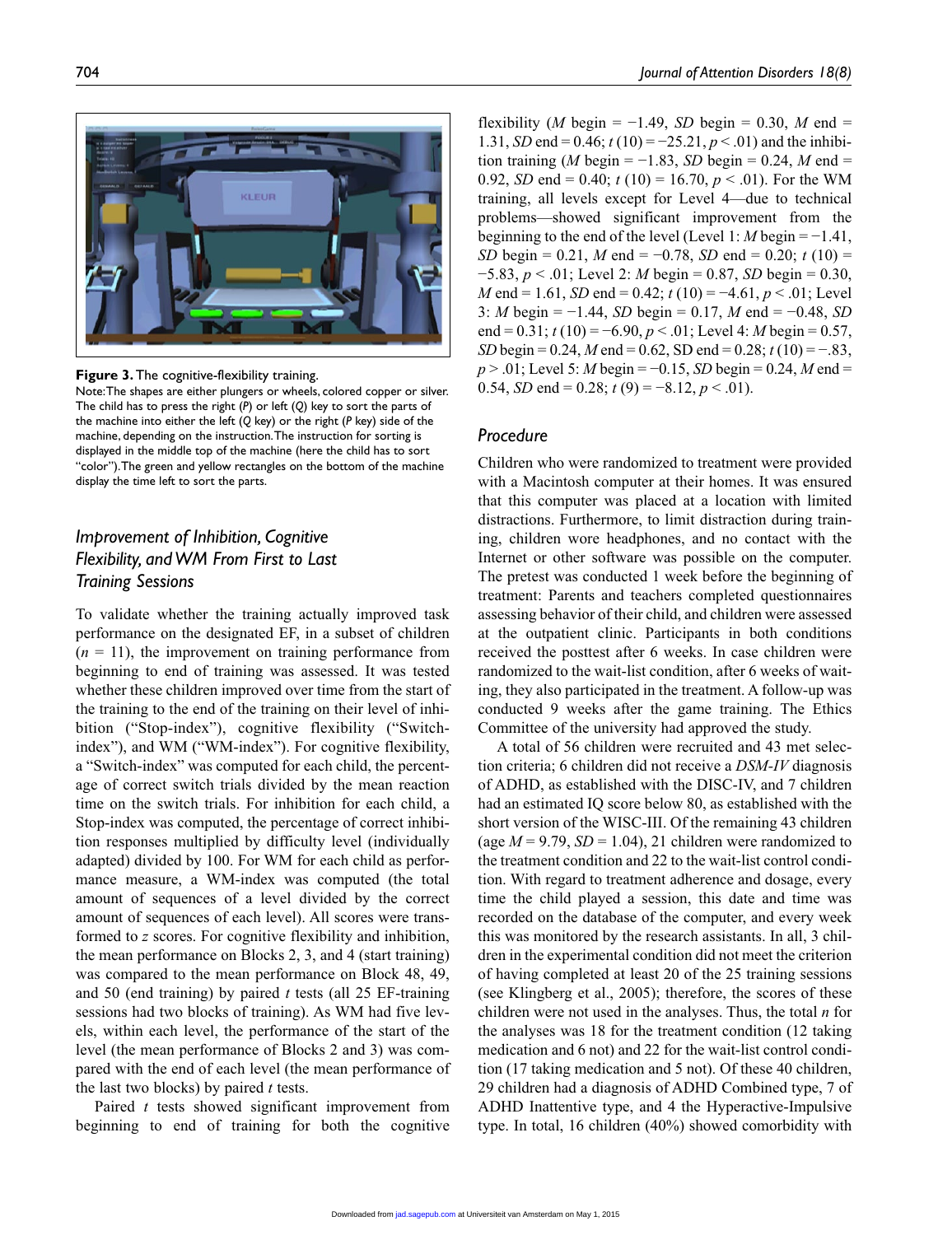|                              |                | EF training $(n = 18)$ | Wait-list $(n = 22)$ | $F/\chi^2$ |                 |
|------------------------------|----------------|------------------------|----------------------|------------|-----------------|
| Age (M/SD)                   | 10.00          | .97                    | 9.55                 | 1.43       | $F = 1.79$      |
| IQ (M/SD)                    | 101.11         | 12.32                  | 103.36               | 12.86      | $F = 0.31$      |
| MPH-use (n/%)                |                |                        |                      |            | $\chi^2 = .46$  |
| Yes                          | 12             | 66.66%                 | 17                   | 77.27%     |                 |
| No                           | 6              | 33.33%                 | 5                    | 22.73%     |                 |
| MPH-dose <sup>a</sup> (M/SD) | 28.52          | 13.85                  | 31.09                | 13.36      | $F = 0.24$      |
| Psychosocial treatment (n/%) |                |                        |                      |            | $\chi^2$ = 1.20 |
| Yes                          | 5              | 29.41%                 | 6                    | 27.27%     |                 |
| No                           | 12             | 79.59%                 | 15                   | 68.18%     |                 |
| Missing                      | 0              |                        |                      | 4.55%      |                 |
| Gender (n/%)                 |                |                        |                      |            | $\chi^2 = 34$   |
| Girls                        | $\overline{2}$ | 11.11%                 | 5                    | 22.73%     |                 |
| Boys                         | 16             | 88.88%                 | 17                   | 77.27%     |                 |
| DISC diagnosis (n/%)         |                |                        |                      |            | $\chi^2$ = 1.62 |
| <b>ADHD</b>                  | 12             | 66.66%                 | 17                   | 77.27%     |                 |
| <b>ADHD-I</b>                | 3              | 16.67%                 | 4                    | 18.18%     |                 |
| ADHD-H/I                     | 3              | 16.67%                 |                      | 4.55%      |                 |
| DISC diagnosis ODD (n/%)     |                |                        |                      |            | $\chi^2 = .15$  |
| Yes                          | 5              | 27.77%                 | $\mathbf{H}$         | 50%        |                 |
| No                           | 13             | 73.33%                 | П                    | 50%        |                 |
| Experience games (n/%)       |                |                        |                      |            | $\chi^2 = .38$  |
| A little                     |                | 5.56%                  | $\overline{2}$       | 9.09%      |                 |
| Moderate                     | 10             | 55.55%                 | 15                   | 68.18%     |                 |
| A lot                        | 7              | 38.89%                 | 4                    | 18.18%     |                 |
| Missing                      | 0              | 0%                     |                      | 4.55%      |                 |

**Table 1.** Differences in Demographic Characteristics Between Children in the EF-Training Condition (EF Training) and the Wait-List Condition (Wait-List).

Note: EF = executive functioning; MPH = methylphenidate; DISC = Diagnostic Interview Schedule for Children; ODD = oppositional deviant disorder. \**p* < .05. \*\**p* < .01.

<sup>a</sup>Methylphenidate dose per day, in Methylphenidate immediate release equivalent doses.

ODD. In all, 11 participants had received other psychosocial treatments before starting the present treatment: 5 children had participated in a social skills training, 1 child had received a combined social skills training and a cognitive behavioral treatment for ADHD, 1 child had an intensive home-based behavioral parent training, 1 child had a yearlong after-school coaching for ADHD, 1 child had a yearlong after-school coaching for ADHD followed by a cognitive-behavioral treatment for ADHD, and 2 children had received regular consultations from a child psychologist.

#### *Statistical Analyses*

First, baseline differences between the EF game-training condition and the wait-list condition were tested using chisquare tests for categorical and ANOVAs for continuous variables. Then, differences between treatment conditions were tested with ANOVAs for repeated measures analyses with time of assessment as within factor (pretest, posttest) and treatment condition as between factor (wait-list or

intervention). To assess long-term effects, for those children randomized to the intervention condition, a withingroup ANOVA for repeated measures analyses was conducted with time as within factor (pre–post follow-up). Effect sizes (Cohen's  $\eta^2$ ; Cohen, 1988) are reported for all analyses. Following Cohen's guidelines, effect sizes smaller than 0.06 were considered small, effect sizes between 0.06 and 0.14 were considered medium, and effect sizes above 0.14 were considered large. In case of missing items, if one item per subscale was missing, this item was replaced by the mean of the other items of the subscale. If more than one item was missing, this subscale was not used in the analyses. Furthermore, differences between treatment conditions were reanalyzed for the subsample of the children using methylphenidate  $(N = 29)$ .

# **Results**

First, ANOVAs and chi-square analyses tested for baseline differences and differences in demographic variables between treatment conditions (see Tables 1 and 2). There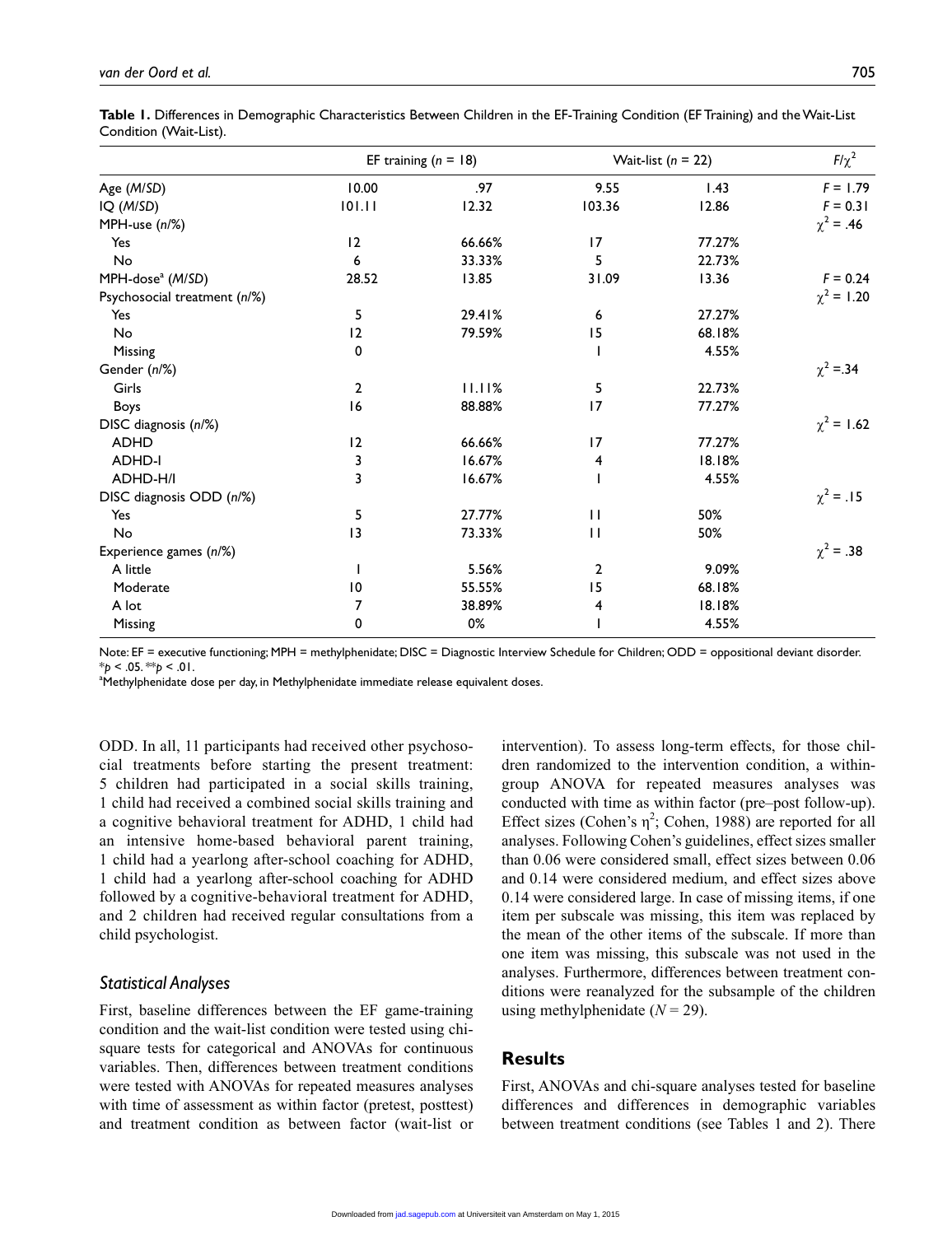|                      | EF training $(n = 18)$ |       | Wait-list $(n = 22)$ | F     |             |
|----------------------|------------------------|-------|----------------------|-------|-------------|
| DBDRS parent (M/SD)  |                        |       |                      |       |             |
| IA                   | 17.39                  | 3.99  | 17.32                | 5.31  | $F = 0.00$  |
| H/I                  | 15.78                  | 3.78  | 15.23                | 5.39  | $F = 0.13$  |
| ODD                  | 6.83                   | 4.02  | 10.55                | 5.08  | $F = 6.35*$ |
| CD                   | 1.39                   | 1.69  | 2.52                 | 3.34  | $F = 1.70$  |
| DBDRS teacher (M/SD) |                        |       |                      |       |             |
| IA                   | 14.33                  | 6.88  | 13.09                | 7.12  | $F = 0.31$  |
| H/I                  | 10.11                  | 5.73  | 9.55                 | 7.20  | $F = 0.07$  |
| <b>ODD</b>           | 4.39                   | 5.26  | 5.82                 | 6.24  | $F = 0.60$  |
| CD                   | 1.27                   | 2.12  | 0.94                 | 1.73  | $F = 0.23$  |
| BRIEF parent (M/SD)  |                        |       |                      |       |             |
| Inhibition           | 22.39                  | 3.45  | 23.24                | 4.17  | $F = 0.47$  |
| Cog flex             | 15.00                  | 3.97  | 16.05                | 2.94  | $F = 0.89$  |
| <b>WM</b>            | 24.83                  | 3.79  | 25.43                | 3.70  | $F = 0.24$  |
| Metacog              | 106.22                 | 13.19 | 104.10               | 16.72 | $F = 0.19$  |
| Total                | 163.56                 | 19.41 | 165.52               | 21.50 | $F = 0.09$  |

**Table 2.** Baseline Differences Between Children in the EF-Training Condition (EF Training) and the Wait-List Condition (Wait-List).

Note: EF = executive functioning; DBDRS = Disruptive Behavior Disorder Rating Scale; IA = inattention, H/I = hyperactivity/impulsivity; ODD = oppositional deviant disorder; CD = conduct disorder; BRIEF = Behavior Rating Inventory of EF; Cog Flex = cognitive flexibility; WM = working memory; Metacog = metacognition.

\**p* < .05. \*\**p* < .01.

were no significant differences between treatment conditions on any of the demographics or baseline variables, except for scores on the parent-rated ODD scale of the DBDRS. This scale showed a significant difference between the treatment and wait-list condition. Therefore, we conducted repeated measures analyses of covariance with ODD as a covariate in all analyses. Outlier analysis showed no outliers on any of the variables.

### *ADHD Symptoms*

The repeated measures covariance analyses showed significant interaction effects for the parent-rated DBDRS inattention and hyperactivity/impulsivity subscales, with large effect sizes. Children in the training condition showed a greater reduction in ADHD symptom behaviors (inattentive and hyperactive/impulsive behaviors) as reported by the parent compared with children in the wait-list condition. Two trends emerged; on the parent-rated ODD subscale (*p =* .08) and the teacher-rated inattention subscale ( $p = .08$ ) of the DBDRS, both with medium effect sizes. Children in the treatment condition showed a greater reduction of ODD and inattentive behavior than did children in the wait-list group (see Table 3).

# *Executive Functions*

For the BRIEF total score and for the metacognition factor, there were significant interaction effects, with large effect sizes. Children in the executive function training condition showed more improvement in EF (total score) and metacognition than children in the wait-list group. On the inhibition subscale of the BRIEF, a trend was found  $(p =$ .07), with a medium effect size (Table 3). Other subscales of the BRIEF did not show significant effects.

# *Subsample Treated With Medication*

Results were reanalyzed for the children treated with medication  $(N = 29)$ . There were no significant differences between the two conditions on any of the demographics or baseline variables; again only the parent-rated ODD scale of the DBDRS showed a significant difference between the treatment and wait-list condition,  $F(1, 27) = 6.07$ ,  $p < .05$ . Therefore, again the ODD scale was used as a covariate in all analyses.

There were significant interaction effects, in the expected direction, on the parent-rated DBDRS Inattention and Hyperactivity subscales (large effect sizes; Table 4). In addition, the Total Scale, the Meta-Cognition Factor (both large effect sizes), and the Inhibition subscale (medium effect size) of the BRIEF showed significant interaction effects in the expected direction. Furthermore, the Cognitive-Flexibility subscale of the BRIEF showed a trend  $(p = .08)$  for the interaction effect (medium effect size) in the expected direction.

# *Long-Term Effects*

Furthermore, repeated measures ANOVA's were conducted on parent- and teacher-rated questionnaires with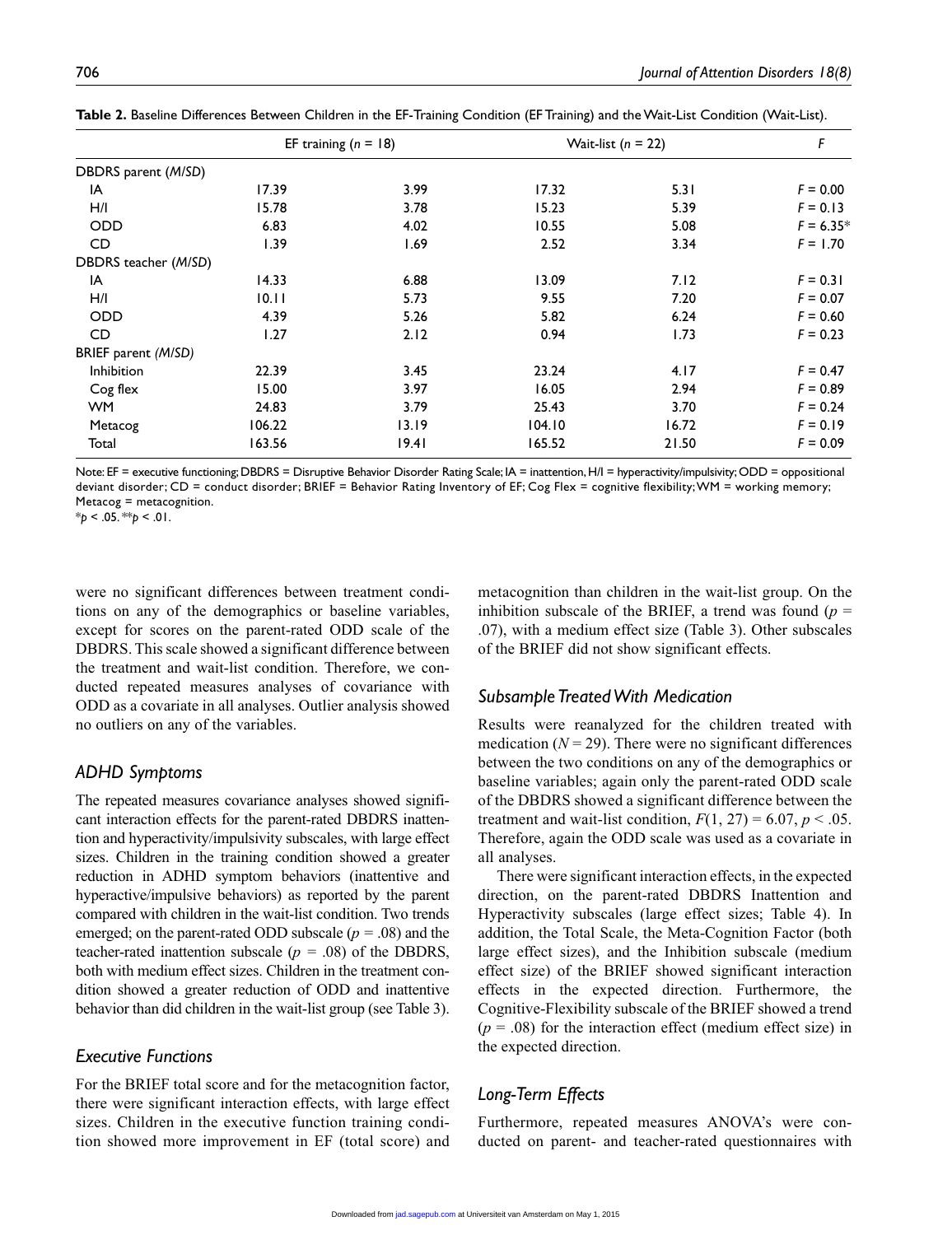|                      | Pretest     |       |           |       | Posttest    |       |           |       |                        |          |                           |          |
|----------------------|-------------|-------|-----------|-------|-------------|-------|-----------|-------|------------------------|----------|---------------------------|----------|
|                      | EF training |       | Wait-list |       | EF training |       | Wait-list |       |                        |          |                           |          |
|                      | M           | SD    | м         | SD    | M           | SD    | М         | SD    | Time                   | $\eta^2$ | Time by group             | $\eta^2$ |
| DBDRS-P              |             |       |           |       |             |       |           |       |                        |          |                           |          |
| IA                   | 17.47       | 4.09  | 16.86     | 4.97  | 12.76       | 5.12  | 16.90     |       | 6.56 $F(1, 35) = 1.32$ | .04      | $F(1, 35) = 11.95**$      | .25      |
| H/I                  | 16.12       | 3.60  | 14.90     | 5.30  | 11.82       | 4.13  | 14.81     | 5.87  | $F(1, 35) = 0.03$      | .00      | $F(1, 35) = 9.68**$       | .22      |
| <b>ODD</b>           | 7.06        | 4.02  | 10.05     | 4.62  | 5.47        | 4.05  | 9.86      | 5.25  | $F(1, 35) = 2.04$      | .06      | $F(1, 35) = 3.31a$        | .09      |
| CD                   | .4          | 1.73  | 2.35      | 3.33  | .4          | 2.32  | 1.95      | 3.25  | $F(1, 34) = 1.24$      | .04      | $F(1, 34) = 0.00$         | .00      |
| DBDRS-T <sup>b</sup> |             |       |           |       |             |       |           |       |                        |          |                           |          |
| IA                   | 15.60       | 6.20  | 13.56     | 7.55  | 10.73       | 4.91  | 11.44     | 7.10  | $F(1, 28) = 1.78$      | .06      | $F(1, 28) = 3.26^{\circ}$ | JT.      |
| H/I                  | 11.40       | 5.18  | 9.94      | 7.44  | 8.20        | 3.67  | 9.31      | 6.85  | $F(1, 28) = 0.03$      | .00      | $F(1, 28) = 2.15$         | .07      |
| <b>ODD</b>           | 4.57        | 5.81  | 4.93      | 6.25  | 3.50        | 4.66  | 4.60      | 6.43  | $F(1, 26) = 0.00$      | .00      | $F(1, 26) = 1.50$         | .06      |
| CD                   | 1.10        | 1.97  | .50       | ا7.   | .20         | .63   | .20       | .42   | $F(1, 17) = 0.55$      | .03      | $F(1, 17) = 2.76$         | 14.      |
| <b>BRIEF</b>         |             |       |           |       |             |       |           |       |                        |          |                           |          |
| Inhibition           | 22.39       | 3.45  | 23.00     | 4.13  | 20.56       | 2.97  | 23.05     | 4.22  | $F(1, 35) = 0.04$      | .00      | $F(1, 35) = 3.49^{\circ}$ | .09      |
| Cog Flex             | 15.00       | 3.97  | 15.85     | 2.87  | 14.44       | 3.29  | 15.70     | 3.63  | $F(1, 35) = 0.81$      | .02      | $F(1, 35) = 0.91$         | .03      |
| WM.                  | 24.83       | 3.97  | 25.26     | 3.72  | 22.67       | 3.31  | 24.26     | 4.98  | $F(1, 34) = 1.34$      | .04      | $F(1, 34) = 1.68$         | .05      |
| Metacog              | 106.22      | 13.19 | 103.15    | 16.57 | 97.22       | 13.10 | 102.00    | 17.55 | $F(1, 35) = 0.89$      | .03      | $F(1, 35) = 6.80*$        | 16.      |

**Table 3.** Scores at Pretest, Posttest for Children in the EF-Training Condition (EF Training) and the Wait-List Condition (Wait-List).

Note: EF = executive functioning; DBDRS = Disruptive Behavior Disorder Rating Scale; IA = inattention; H/I = hyperactivity/impulsivity; ODD = oppositional deviant disorder; CD = conduct disorder; BRIEF = Behavior Rating Inventory of EF; Cog Flex = cognitive flexibility; WM = working memory; Metacog = metacognition.

Total 163.56 19.41 163.85 20.61 150.39 19.07 162.20 21.77 *F*(1, 35) = 0.27 .01 *F*(1, 35) = 6.84\* .16

 $^{\circ}$ Trend  $p = .08$ .

b Due to practical reasons, DBDRS-T was only administered to a subset of children at posttest (*N* = 31).

Trend  $p = .07$ . \**p* ≤ .05. \*\**p* ≤ .01.

time (pre–post follow-up) as within-group factor for those children who were immediately randomized to the EF game-training condition  $(n = 18)$ . There were significant time effects for the parent-rated BRIEF and the parent- and teacher-rated DBDRS. Within-group contrasts showed significant improvement from pre to follow-up test for the Total Score, Meta-Cognition Factor, and the Inhibition subscale of the BRIEF (large effect sizes) and for the DBDRS subscales Inattention and Hyperactivity/ Impulsivity, also with large effect sizes (Table 5).

### **Discussion**

This pilot study is the first evaluation of a broad EF-remediation training with game elements for children with ADHD, referred to an outpatient clinical setting. A majority of children participating in the study were treated with methylphenidate and had comorbidity, optimizing the generalizability of the results to children with ADHD in regular clinical settings. Children who followed the EF-remediation training showed significant reductions in parent-rated ADHD behaviors and improvement in executive functions compared with children in the wait-list condition. These significant results were found both in our total

sample, as in the subsample of children who were treated with methylphenidate. Furthermore, not only were effect sizes at posttest medium to large, but effects also appeared long lasting; at 9 weeks' follow-up, these significant reductions in ADHD behavior and improvement in executive functions were maintained.

In children with ADHD, not only WM but other executive functions are disturbed as well (Nigg, 2006). Although there is accumulating evidence for the effectiveness of WM training (for a review, see Klingberg, 2010), only few studies have investigated the effectiveness of training other important executive functions that are disturbed in ADHD, such as inhibition and cognitive flexibility (Karbach & Kray, 2009; Thorell et al., 2009; White & Shah, 2006). Our pilot study is the first to report on a training of the three executive functions most disturbed in ADHD, embedded in a game world. Using this broad training of executive functions, we did find positive effects of training on parent-rated ADHD symptoms and executive functions. Although we did find a trend toward significance on the Inhibition subscale of the BRIEF, we unexpectedly did not find positive effects of training on the WM and Set-Shifting subscales of the BRIEF. It may be that our broad training of EF may have trained all these executive functions to some degree,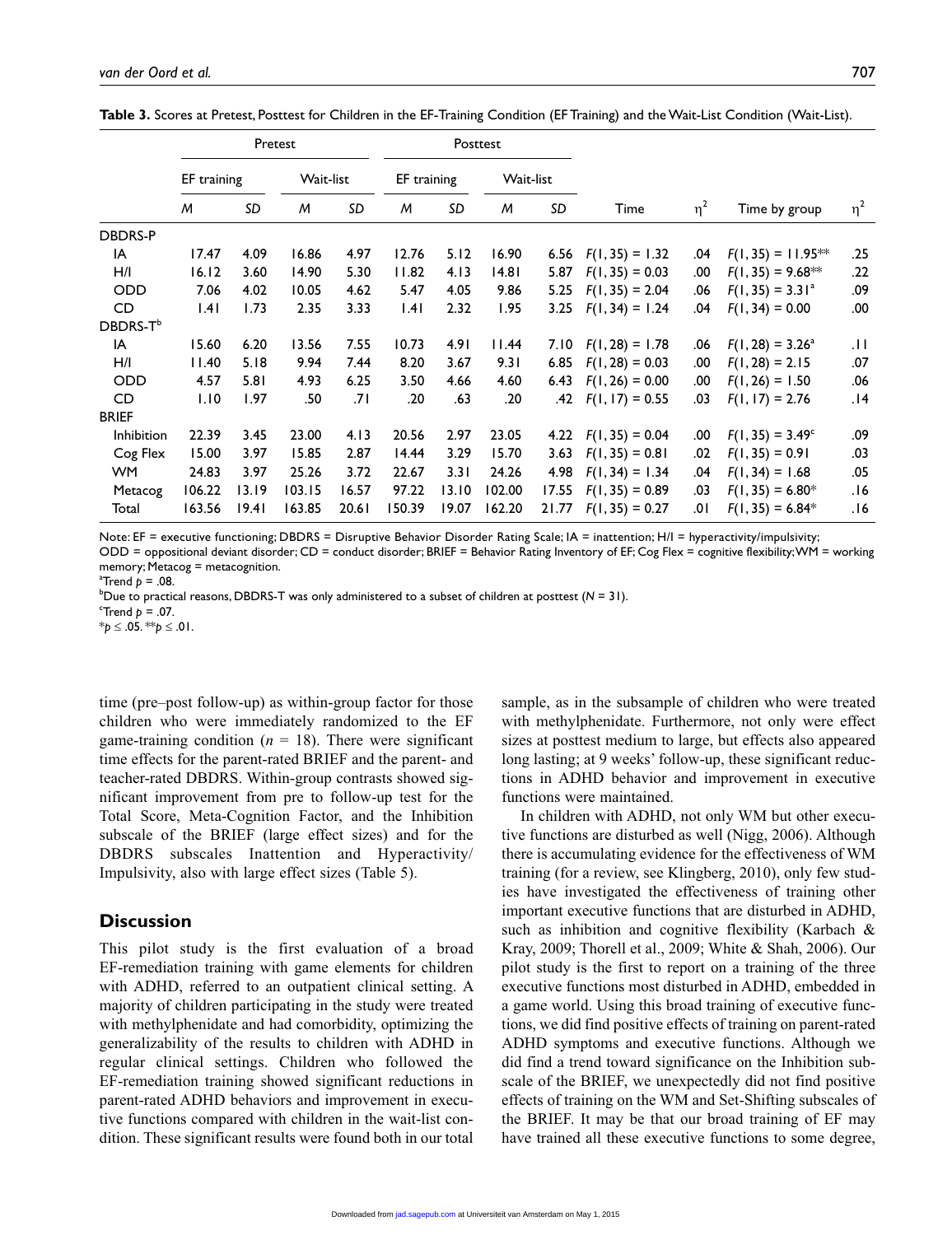|                            | Pretest     |       |           |       | Posttest    |       |           |       |                   |          |                      |          |
|----------------------------|-------------|-------|-----------|-------|-------------|-------|-----------|-------|-------------------|----------|----------------------|----------|
|                            | EF training |       | Wait-list |       | EF training |       | Wait-list |       |                   |          |                      |          |
|                            | M           | SD    | M         | SD    | M           | SD    | M         | SD    | Time              | $\eta^2$ | Time by group        | $\eta^2$ |
| <b>DBDRS-P</b>             |             |       |           |       |             |       |           |       |                   |          |                      |          |
| IA                         | 16.92       | 4.27  | 17.23     | 5.37  | 12.67       | 5.42  | 17.53     | 6.98  | $F(1, 26) = 0.02$ | .00      | $F(1, 26) = 10.91**$ | .30      |
| H/I                        | 16.92       | 3.23  | 16.06     | 4.93  | 15.94       | 5.80  | 13.08     | 3.48  | $F(1, 26) = 0.22$ | .01      | $F(1, 26) = 5.94*$   | 19.      |
| ODD                        | 7.25        | 4.59  | 11.12     | 3.84  | 5.83        | 4.43  | 10.71     | 5.39  | $F(1, 26) = 1.40$ | .05      | $F(1, 26) = 1.75$    | .06      |
| CD                         | 1.25        | 1.60  | 2.81      | 3.56  | 1.42        | 2.61  | 2.31      | 3.55  | $F(1, 25) = 1.01$ | .04      | $F(1, 25) = 0.00$    | .00      |
| <b>DBDRS-T<sup>a</sup></b> |             |       |           |       |             |       |           |       |                   |          |                      |          |
| IA                         | 13.30       | 5.74  | 12.00     | 7.29  | 9.80        | 4.83  | 9.33      | 5.94  | $F(1, 19) = 1.02$ | .05      | $F(1, 19) = 0.20$    | .01      |
| H/I                        | 11.40       | 4.67  | 10.50     | 7.86  | 8.20        | 3.52  | 9.00      | 6.19  | $F(1, 19) = 1.56$ | .08      | $F(1, 19) = 0.21$    | .01      |
| <b>ODD</b>                 | 6.20        | 6.18  | 5.42      | 6.84  | 4.90        | 4.88  | 5.00      | 7.08  | $F(1, 19) = 0.00$ | .00      | $F(1, 19) = 1.29$    | .06      |
| CD                         | 1.50        | 2.51  | .50       | .76   | .33         | .82   | . 13      | .35   | $F(1, 11) = 0.49$ | .04      | $F(1, 11) = 2.48$    | .18      |
| <b>BRIEF</b>               |             |       |           |       |             |       |           |       |                   |          |                      |          |
| Inhibition                 | 23.25       | 3.65  | 23.87     | 4.08  | 21.33       | 2.67  | 24.13     | 3.95  | $F(1, 25) = 0.19$ | .01      | $F(1, 25) = 4.09*$   | .14      |
| Cog Flex                   | 15.75       | 4.49  | 16.81     | 2.23  | 14.67       | 3.60  | 16.63     | 3.46  | $F(1, 25) = 2.27$ | .08      | $F(1, 25) = 3.26^b$  | .12      |
| <b>WM</b>                  | 24.42       | 4.10  | 25.75     | 3.66  | 22.75       | 3.62  | 24.50     | 5.10  | $F(1, 25) = 0.17$ | .01      | $F(1, 25) = 0.65$    | .03      |
| Metacog                    | 104.92      | 14.56 | 105.31    | 17.38 | 96.67       | 14.87 | 103.75    | 18.83 | $F(1, 25) = 0.05$ | .00      | $F(1, 25) = 6.10*$   | .20      |
| Total                      | 164.92      | 22.84 | 169.25    | 18.97 | 151.50      | 20.99 | 166.88    | 21.79 | $F(1, 25) = 0.22$ | .01      | $F(1, 25) = 7.18**$  | .22      |

**Table 4.** Scores at Pretest, Posttest for Children in the EF-Training Condition (EF Training) and the Wait-List Condition (Wait-List) Who Were Taking Medication at Pretest.

Note: EF = executive functioning; DBDRS = Disruptive Behavior Disorder Rating Scale; IA = inattention; H/I = hyperactivity/impulsivity;

ODD = oppositional deviant disorder; CD = conduct disorder; BRIEF = Behavior Rating Inventory of EF; Cog Flex = cognitive flexibility; WM = working memory; Metacog = metacognition.

 $^{\circ}$ Due to practical reasons, DBDRS-T was only administered to a subset of children at posttest ( $N = 31$ ).

 $^{b}p = .08.$ \**p* ≤ .05. \*\**p* ≤ .01.

resulting in a significant improvement of overall executive functions—as found on the BRIEF total score—and ADHD behavior, but not enough for significant changes on these separate subscales.

Children with ADHD are heterogeneous in display of their symptoms, neurocognitive deficits, associated features, and response to treatment (e.g., Sonuga-Barke, 2003; Willcutt et al., 2005). For future studies, it is to further unravel which executive functions can be trained best, for which specific child, and to what extent the effects of these different types of cognitive training can be generalized to other cognitive functions and behavior problems (Thorell et al., 2009). In addition, possible motivating effects of the game environment used in the current training remains to be explored.

The generalizability of WM training effects to settings in which the WM problems and ADHD symptoms cause difficulty, such as school settings, is often questioned (Morrison & Chein, 2011). Furthermore, one could argue that parents are informants who may be biased in their ratings, because they were the main initiators for participation of their child in the study and were involved in motivating their child to do the EF training. Teachers are less biased and are not involved in the training. Other studies on WM training often have not found significant effects on teacher ratings of ADHD behavior (e.g., Beck et al., 2010; Klingberg et al., 2005). The fact that, in our study, we did find at posttest a trend toward significance in those children who participated in the EF training compared with children on the wait-list and the fact that we have found significant long-term effects on the teacher ratings is encouraging and suggests generalizability of our EF training effects to the behavior of the child in the school setting.

Klingberg (2010) suggests that extensive training (at least 8 hr) is necessary for a WM training to be effective. Compared with a much used other WM training program (Cogmed), our training program is of a substantially shorter duration (i.e., Cogmed:  $\pm 15$  hr WM training, our program  $±4$  hr WM training). Nevertheless, we did find positive effects of our EF training program not only on the short term but also on the long term, suggesting long-lasting effects. However, dismantling research is necessary to examine whether the positive effects of the EF-remediation training are accounted for by the WM, the inhibition (also 4 hr of training), the set-shifting (4 hr) training, or the combination of the three training elements. Currently, we are conducting such a dismantling study (Dovis, Van der Oord, Wiers & Prins, 2012c).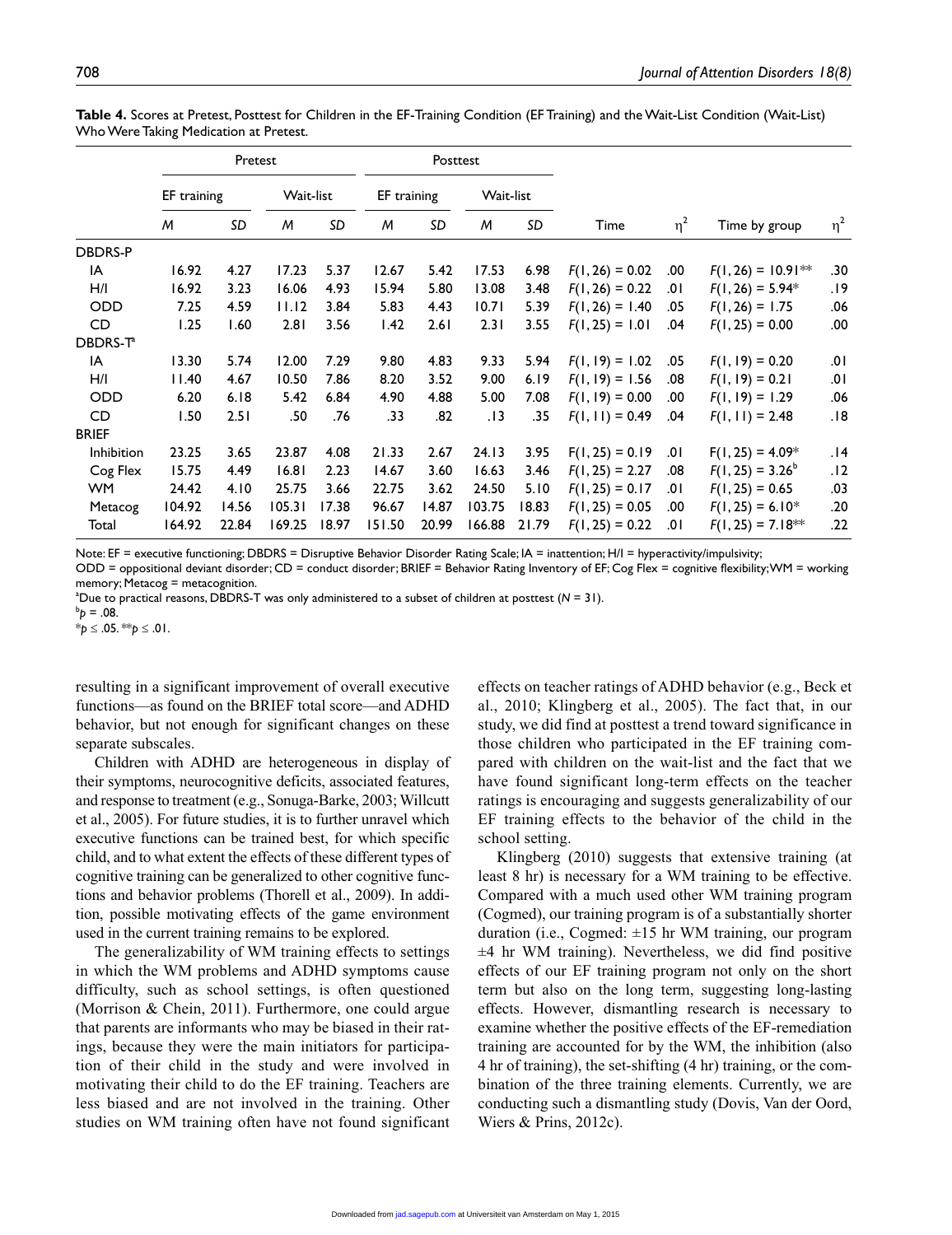**Table 5.** Scores at Pretest, Posttest, and Follow-Up Test for Children in the EF-Training Condition.

|                      |        | Pretest |        | Posttest |        | Follow-up test |                     |          | Pre-follow-up        |          |
|----------------------|--------|---------|--------|----------|--------|----------------|---------------------|----------|----------------------|----------|
|                      | M      | SD      | M      | SD       | M      | SD             | Time                | $\eta^2$ | contrast             | $\eta^2$ |
| <b>DBDRS-P</b>       |        |         |        |          |        |                |                     |          |                      |          |
| IA                   | 17.07  | 3.97    | 13.07  | 5.62     | 14.00  | 5.50           | $F(2, 12) = 5.28*$  | .47      | $F(1, 13) = 6.07*$   | .32      |
| H/I                  | 16.29  | 3.85    | 12.64  | 4.05     | 12.21  | 3.72           | $F(2, 12) = 8.86**$ | .60      | $F(1, 13) = 13.91**$ | .52      |
| <b>ODD</b>           | 7.29   | 4.20    | 6.00   | 4.13     | 6.71   | 3.99           | $F(2, 12) = 0.62$   | .09      | $F(1, 13) = 0.39$    | .03      |
| CD                   | 1.64   | 1.82    | 1.71   | 2.46     | 1.43   | 1.87           | $F(2, 12) = 0.14$   | .02      | $F(1, 13) = 0.14$    | .02      |
| DBDRS-T <sup>®</sup> |        |         |        |          |        |                |                     |          |                      |          |
| IA                   | 14.45  | 6.61    | 9.91   | 4.72     | 9.82   | 7.35           | $F(2, 9) = 13.80**$ | .75      | $F(1, 10) = 16.14**$ | .62      |
| H/I                  | 11.83  | 5.56    | 8.25   | 3.25     | 8.33   | 5.07           | $F(2, 10) = 7.55*$  | .38      | $F(1, 11) = 12.53**$ | .53      |
| <b>ODD</b>           | 8.30   | 6.38    | 4.30   | 5.10     | 4.90   | 5.57           | $F(2, 8) = 0.71$    | .04      | $F(1, 9) = 0.08$     | .01      |
| CD                   | 1.43   | 2.30    | .29    | .76      | .57    | 1.13           | $F(2, 5) = 0.42$    | .29      | $F(1, 6) = 2.4$      | .29      |
| <b>BRIEF</b>         |        |         |        |          |        |                |                     |          |                      |          |
| Inhibition           | 22.42  | 3.55    | 20.82  | 2.83     | 20.05  | 3.47           | $F(2, 15) = 4.91*$  | .40      | $F(1, 16) = 10.18**$ | .39      |
| Cog Flex             | 15.18  | 4.20    | 14.59  | 3.37     | 14.88  | 3.67           | $F(2, 15) = 0.58$   | .07      | $F(1, 16) = 0.13$    | .01      |
| WM.                  | 24.88  | 3.90    | 22.82  | 3.34     | 23.82  | 3.59           | $F(2, 15) = 2.96$   | .28      | $F(1, 16) = 2.33$    | . 13     |
| Metacog              | 105.88 | 13.51   | 97.41  | 13.48    | 100.29 | 12.41          | $F(2, 15) = 4.78*$  | .39      | $F(1, 16) = 4.32*$   | .21      |
| Total                | 163.47 | 20.00   | 151.29 | 19.25    | 153.53 | 19.80          | $F(2, 15) = 4.59*$  | .38      | $F(1, 16) = 5.79*$   | .27      |

Note: EF = executive functioning; DBDRS = Disruptive Behavior Disorder Rating Scale; IA = inattention; H/I = hyperactivity/impulsivity; ODD = oppositional deviant disorder; CD = conduct disorder; BRIEF = Behavior Rating Inventory of EF; Cog Flex = cognitive flexibility; WM = working memory; Metacog = metacognition.

a Due to practical reasons, DBDRS-T was only administered to a subset of children at post and follow-up test.

\**p* ≤ .05. \*\**p* ≤ .01.

In most WM treatment studies to date, the selected samples often are nonclinical (Holmes, Gathercole & Dunning, 2009; Klingberg et al., 2002; Klingberg et al., 2005; Thorell et al., 2009), do not have comorbidity (Klingberg et al., 2005), and/or have no medication history (Klingberg et al., 2005). A notable exception is the study by Beck et al. (2010). Similar to the results of Beck et al. (2010), our study shows positive results of an EF training in a clinical sample including children with medication and comorbidity. In contrast to Beck et al. (2010), in our study significant treatment effects were also reported in the subsample treated with methylphenidate, suggesting, similar to the study of Holmes, Gathercole, Place, et al. (2009), additive effects of EF training above methylphenidate treatment in our clinical sample of children. This is remarkable, because additive effects of the regular evidence-based treatments such as behavioral parent training to methylphenidate treatment is often not found (MTA Cooperative Group, 1999; Van der Oord et al., 2008).

### *Limitations*

For this first pilot study of the EF training in this clinical sample of children with ADHD, who often had comorbidity, we deemed an active control group (e.g., a non adaptive training such as Klingberg et al., 2005 used) not feasible. A nonadaptive training has little challenge for the children,

and anticipating on possible motivational problems in this clinical sample of children with ADHD, a wait-list was used as a control group. Therefore, nonspecific treatment effects in the EF-remediation training condition (such as attention of parents) were not controlled for. However, the trend on the Inattention scale of the teacher ratings in the EF training condition compared with the wait-list condition and our significant long-term effects on teacher ratings in the EF training condition do indicate toward true unbiased effects of the EF training.

In this first pilot study of our EF-remediation training with game elements, we evaluated the effects of our training as a fixed package on parent- and teacher-rated questionnaires. Thus, all children, regardless of their specific executive (dis)functioning profile, received a training of WM, inhibition, and cognitive flexibility, in this fixed order within the game environment. In future studies, effects of each separate training task (on, for example, neuropsychological measures), the order of training, and the game environment need to be unraveled. Furthermore, due to practical constraints (holidays within a treatment period), we were not able to collect all teacher data.

Furthermore, within our pilot study, the power for detecting differences, especially for teacher ratings, was low. Nevertheless, we did find (nearly) significant effects on the parent and teacher ratings of ADHD behavior. In addition, multiple statistical analyses were conducted,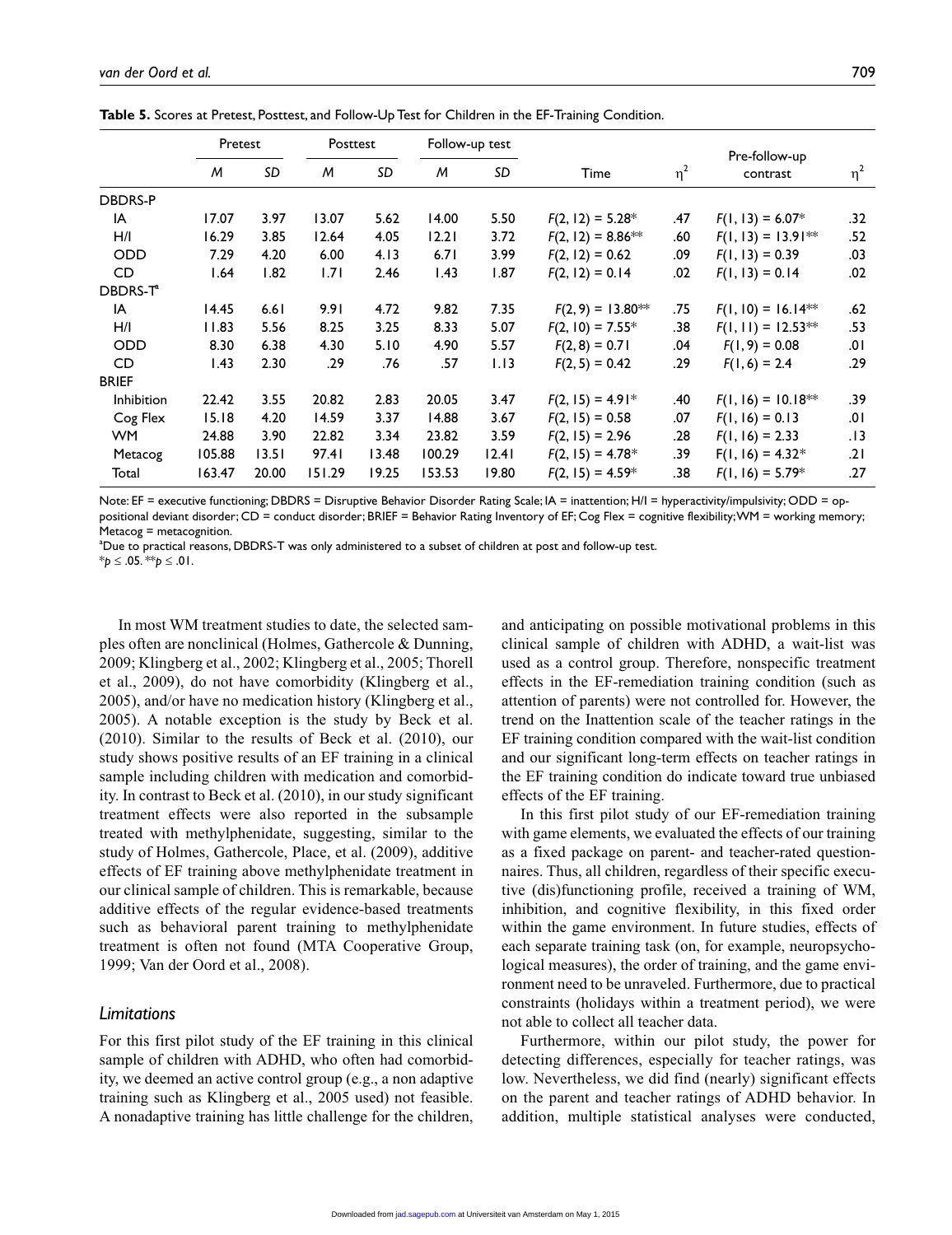which increases the possibility of chance findings. Future studies should try to address these limitations and explore the effectiveness of this EF game training in an adequately powered sample.

As this was the first pilot study of our EF game training, we encountered a few technical problems. Although 18 children completed the game training, due to technical difficulties (i.e., computer data showed that the children did train the complete 25 sessions, but individual data of the training tasks were not saved on the hard disk), we were only able to obtain data from 11 to compute training performance over time. The main purpose for computing this performance over time was validating the training modules. The exploratory analyses of the 11 showed significant and sufficient evidence for validation of the training and improved training performance over time.

All in all, our pilot study shows promising evidence for the efficacy of a broad EF-remediation training in a clinically diagnosed sample of children with ADHD, of which a large proportion had comorbid disorders and a treatment history with methylphenidate. Future studies should further replicate these positive results in a larger sample and further disentangle these positive treatment effects to explore specific effects for each EF training (WM, inhibition, or cognitive flexibility), motivational aspects of the gaming environment, and ultimately, for which child, with their specific executive (dis)functioning profile, which EF training component would be most effective.

#### **Acknowledgments**

The authors thank Lise van Bergen, Maaike Weber, Joeri Wijker, Joyce van Dam, and Rahja König for collection of the data.

#### **Authors' Note**

The sponsors were not involved in the study design, collection, analysis, interpretation of the data, in writing the report, and in the decision to submit the article for publication.

#### **Declaration of Conflicting Interests**

The author(s) declared the following potential conflicts of interest with respect to the research, authorship, and/or publication of this article: Dr. Pier Prins, Dr. Albert Ponsioen, and Esther Ten Brink are members of the foundation Gaming and Training, a nonprofit organization that develops and evaluates online interventions, such as the EF training, for youth mental health care.

#### **Funding**

The author(s) disclosed receipt of the following financial support for the research, authorship, and/or publication of this article: Grants for this study were provided by the "Verenigde Spaarbank Fonds [VSBfonds]" and the "Stichting Kinderpostzegels."

#### **References**

- American Psychiatric Association. (1994). *Diagnostic and statistical manual of mental disorders* (4th ed.). Washington, DC: Author.
- American Psychiatric Association. (2000). *Diagnostic and statistical manual of mental disorders* (4th ed., text rev.). Washington, DC: Author.
- Baddeley, A. (1992). Working memory. *Science, 255*, 556-559.
- Baddeley, A. (2000). The episodic buffer: A new component of working memory? *Trends in Cognitive Sciences, 4*, 417-423.
- Barkley, R. A. (1997). Behavioral inhibition, sustained attention, and executive functions: Constructing a unifying theory of ADHD. *Psychological Bulletin, 121*, 65-94.
- Barkley, R. A. (2006). *Attention-deficit hyperactivity disorder. A handbook for diagnosis and treatment* (3rd ed.). New York, NY: Guilford.
- Beck, S. J., Hanson, C. A., Puffenberger, S. S., Benninger, K. L., & Benninger, W. B. (2010). A controlled trial of working memory training for children and adolescents with ADHD. *Journal of Child and Adolescent Psychiatry, 39*, 825-836.
- Cepeda, N. J., Cepeda, M. L., & Kramer, A. F. (2000). Task switching and attention deficit hyperactivity disorder. *Journal of Abnormal Child Psychology, 28*, 213-226.
- Cohen, J. (1988). *Statistical power analysis for the behavioral sciences (2nd ed.).* New York: Academic Press.
- Dovis, S., Geurts, H., Ponsioen, A., Ten Brink, E., Van der Oord, S., & Prins, P. J. M. (2008). Executive function training tasks: Inhibition and cognitive flexibility. Theoretical background and parameters. *Task force ADHD & computer*. Amsterdam, the Netherlands: University of Amsterdam.
- Dovis, S., Ponsioen, A., Geurts, H., Ten Brink, E., Van der Oord, S., & Prins, P. J. M. (2008). Executive function training tasks: Working memory. Theoretical background and parameters. *Task force ADHD & computer*. Amsterdam, the Netherlands: University of Amsterdam.
- Dovis, S., Van der Oord, S., Wiers, R., & Prins, P. J. M. (2012a). Can motivation normalize working memory and task persistence in children with attention—deficit/hyperactivity disorder? The effects of money and gaming. *Journal of Abnormal Child Psychology, 40*, 669-681.
- Dovis, S., Van der Oord, S., Wiers, R., & Prins, P. J. M. (2012b). *Description of an adaptive response inhibition training for children with ADHD*. Manuscript in preparation.
- Dovis, S., Van der Oord, S., Wiers, R., & Prins, P. J. M. (2012c). *Training inhibition, set-shifting and working memory in children with ADHD within the context of a computer game; a controlled trial*. Manuscript in preparation.
- Ferdinand, R., Van der Ende, J., & Mesman, J. (1998). *Diagnostic Interview Schedule for Children* [Dutch translation]. Rotterdam, the Netherlands: Sophia Kinderziekenhuis.
- Furgueson, C., McGuffin, P., Greenstein, D., & Soffer, S. (1998). Efficacy of the WISC-III short form for children diagnosed with ADHD. *Archives of Clinical Neuropsychology, 13*, 10.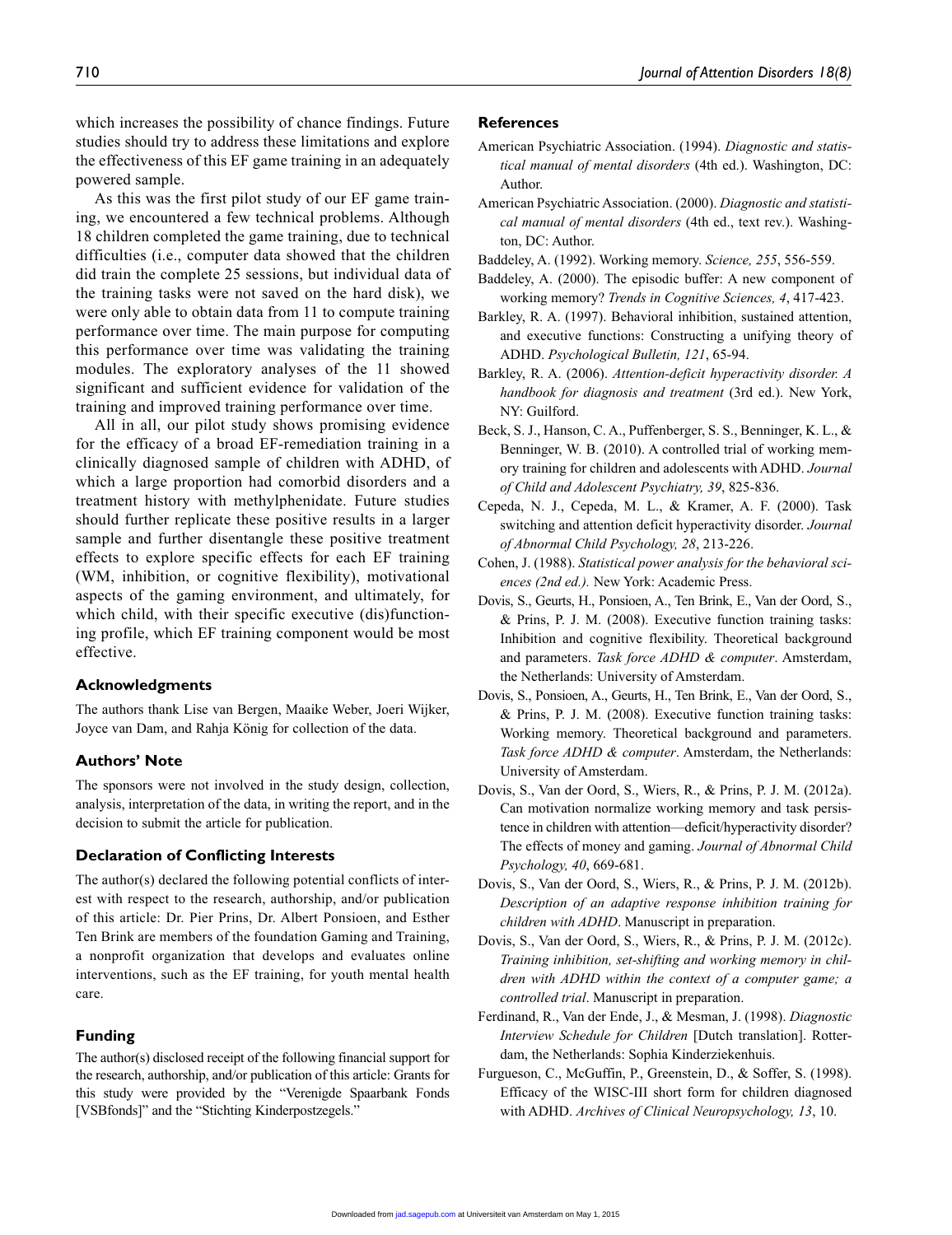- Geurts, H. M., Luman, M., & Van Meel, C. S. (2008). What's in a game: The effect of social motivation on interference control in boys with ADHD and autism spectrum disorders. *Journal of Child Psychology and Psychiatry, 49*, 848-857.
- Gioia, G. A., Isquith, P. K., Guy, S. C., & Kenworthy, L. (2000). Behavior Rating Inventory of Executive Functions. *Child Neuropsychology, 6*, 235-238.
- Gioia, G. A., Isquith, P. K., Kenworthy, L., & Barton, R. M. (2002). Profiles of everyday function in acquired and developmental disorders. *Child Neuropsychology, 8*, 121-137.
- Haenlein, M., & Caul, W. F. (1987). Attention deficit disorder with hyperactivity: A specific hypothesis of reward dysfunction. *American Academy of Child & Adolescent Psychiatry, 26*, 356-362.
- Holmes, J., Gathercole, S. E., & Dunning, D. L. (2009). Adaptive training leads to sustained enhancement of poor working memory in children. *Developmental Science, 12*, F9-F15.
- Holmes, J., Gathercole, S. E., Place, M., Dunning, D. L., Hilton, K. A., & Elliot, J. G. (2009). Working memory deficits can be overcome: Impacts of training and medication on working memory in children with ADHD. *Applied Cognitive Psychology, 24*, 827-836.
- Houghton, S., Milner, N., West, J., Douglas, G., Lawrence, V., Whiting, K., . . . Durkin, K. (2004). Motor control and sequencing of boys with attention-deficit/hyperactivity disorder (ADHD) during computer play. *British Journal of Educational Technology, 35*, 21-34.
- Karbach, J., & Kray, J. (2009). How useful is executive control training? Age differences in near and far transfer of taskswitching training. *Developmental Science, 12*, 978-990.
- Klingberg, T. (2010). Training and plasticity of working memory. *Trends in Cognitive Science, 14*, 317-324.
- Klingberg, T., Fernell, E., Olesen, P. J., Johnson, M., Gustafsson, P., Dahlström, . . . Westerberg, H. (2005). Computerized training of working memory in children with ADHD—A randomized, controlled trial. *Journal of the American Academy of Child & Adolescent Psychiatry, 44*, 177-186.
- Klingberg, T., Forssberg, H., & Westerberg, H. (2002). Training of working memory in children with ADHD. *Journal of Clinical and Experimental Neuropsychology, 24*, 781-791.
- Knutson, G. W., Fong, C. S., Adams, C. M., & Hommer, D. (2001). Dissociation of reward anticipation versus outcome with event-related FMRI. *Neuroreport, 12*, 3683-3687.
- Knutson, G. W., Fong, S. M., Bennett, C. S., Adams, C. M., & Hommer, D. (2003). A region of mesial prefrontal cortex tracks monetarily rewarding outcomes: Characterization with rapid event-related fMRI. *Neuroimage, 18*, 263-272.
- Koepp, M. J., Gunn, R. N., Lawrence, A. D., Cunningham, V. J., Dagher, A., Jones, T. . . . Grasby, P. M. (1998). Evidence for striatal dopamine release during a video game. *Nature, 393*, 266-268.
- Kort, W., Compaan, E. L., Bleichrodt, N., Resing, W. C. M., Schittekatte, M., Bosmans, M., . . . Verhaeghe, P. (2002). *WISC-III NL Handleiding* [WISC-III Dutch manual]. Amsterdam, the Netherlands: NIP.
- Lawrence, V., Houghton, S., Tannock, R., Douglas, G., Durkin, K., & Whiting, K. (2002). ADHD outside the laboratory: Boys' executive function performance on tasks in videogame play and on a visit to the Zoo. *Journal of Abnormal Child Psychology, 30*, 447-462.
- Luman, M., Oosterlaan, J., & Sergeant, J. A. (2005). The impact of reinforcement contingencies on AD/HD: A review and theoretical appraisal. *Clinical Psychology Review, 25*, 183-213.
- Luman, M., Tripp, G., & Scheres, A. (2010). Identifying the neuropathology of altered reinforcement sensitivity in ADHD: A review and research agenda. *Neuroscience & Biobehavioral Reviews, 34*, 744-754.
- Monsell, S. (2003). Task switching. *Trends in Cognitive Sciences, 7*, 134-140.
- Morrison, A. B., & Chein, J. M. (2011). Does working memory training work? The promise and challenges of enhancing cognition by training working memory. *Psychonomic Bulletin Review, 18*, 46-60.
- MTA Cooperative Group. (1999). A 14-month randomized clinical trail of treatment strategies for attention deficit hyperactivity disorder. *Archives of General Psychiatry, 56*, 1073-1086.
- Nigg, J. T. (2006). *What causes ADHD? Understanding what goes wrong and why*. New York, NY: Guilford.
- Oosterlaan, J., Baeyens, D., Scheres, A., Antrop, J., Roeyers, H., & Sergeant, J. A. (2008). *Handleiding van de VvGK16-6 Vragenlijst voor Gedragsproblemen bij Kinderen van 6 tot en met 16 Jaar* [Manual for the DBDRS Disruptive Behavior Disorder Rating Scale for children from 6 to 16 years old]. Amsterdam, the Netherlands: Harcourt Assessment B.V.
- Pelham, W. E., Gnagy, E. M., Greenslade, K. E., & Milich, R. (1992). Teacher ratings of *DSM-III-R* symptoms for disruptive behaviour disorder. *Journal of the American Academy of Child & Adolescent Psychiatry, 31*, 210-218.
- Prins, P. J. M., Dovis, S., Ponsioen, A., Ten Brink, E., & Van der Oord, S. (2011). Does a computerized working memory training with game elements enhance motivation and training efficacy in children with ADHD? *Cyberpsychology, Behavior, and Social Networking, 14*, 115-122.
- Prins, P. J. M., Ten Brink, E., Dovis, S., Ponsioen, A., Geurts, H. M., de Groot, H., . . . Van der Oord, S. (2010). *Braingame Brian: An Executive Function Training Program with game-elements for children with cognitive control problems*. Netherlands: University of Amsterdam.
- Sagvolden, T., Aase, H., Zeiner, P., & Berger, D. (1998). Altered reinforcement mechanisms in attention-deficit/hyperactivity disorder. *Behavioral Brain Research, 94*, 61-71.
- Sergeant, J. A., Geurts, H. M., & Oosterlaan, J. (2002). How specific is a deficit of executive functioning for attention-deficit/ hyperactivity disorder? *Behavioural Brain Research, 130*, 3-28.
- Shaffer, D., Fisher, P., Lucas, C. P., Dulcan, M. K., & Schwab-Stone, M. E. (2000). NIMH Diagnostic Interview Schedule for Children Version IV (NIMH DISC-IV): Description, differences from previous versions, and reliability of some common